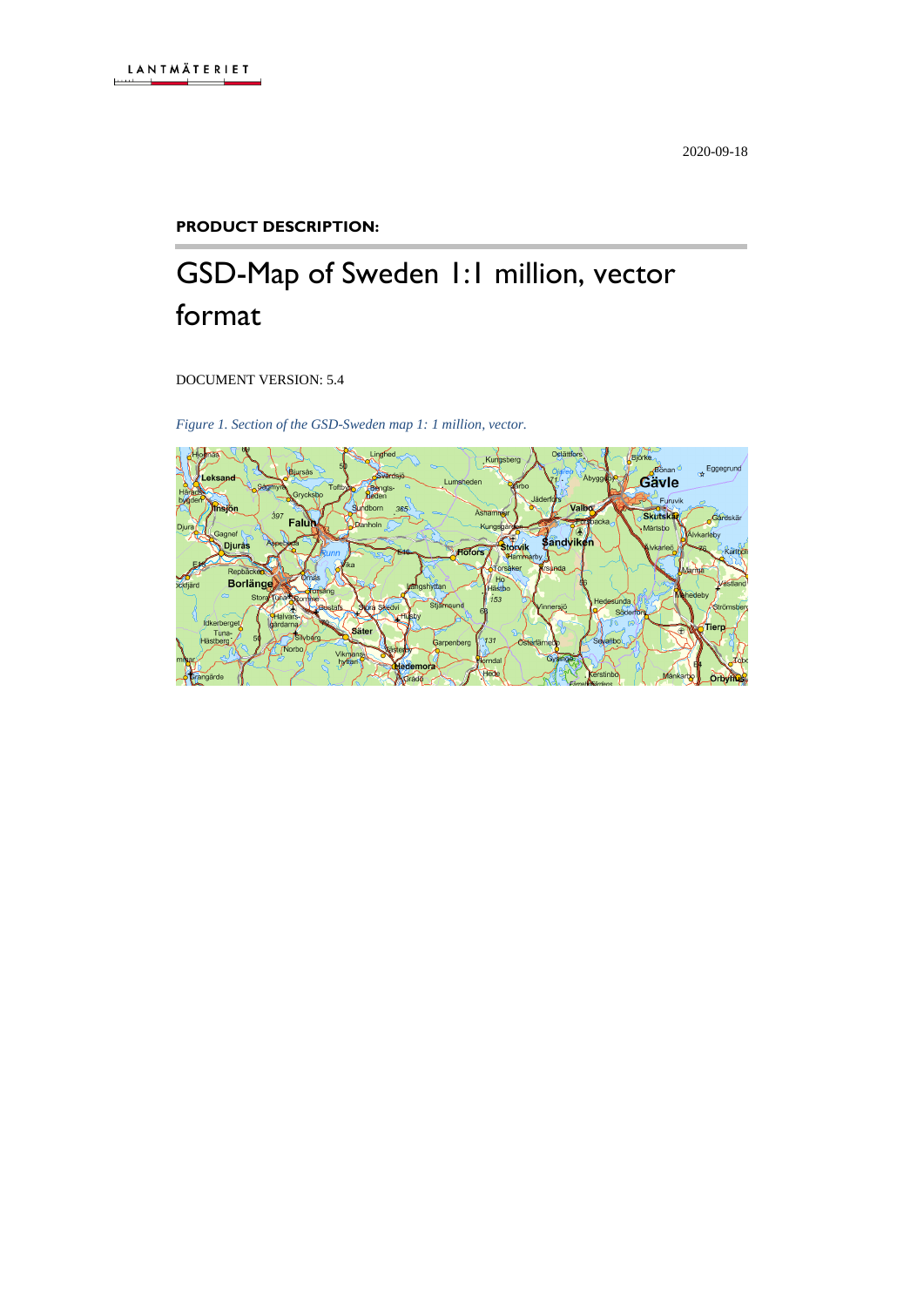# Table of contents

| 1 | <b>GENERAL DESCRIPTION</b>                                                                                  | 4                                    |
|---|-------------------------------------------------------------------------------------------------------------|--------------------------------------|
|   | 1.1<br><b>CONTENTS</b>                                                                                      | 4                                    |
|   | 1.2<br><b>GEOGRAPHIC COVERAGE</b><br>1.3                                                                    | $\overline{4}$<br>5                  |
|   | <b>COORDINATE SYSTEM</b><br>1.4<br><b>SAMI TEXT</b>                                                         | 5                                    |
| 2 | <b>QUALITY DESCRIPTION</b>                                                                                  | 6                                    |
|   | 2.1                                                                                                         |                                      |
|   | PURPOSE AND UTILITY<br>2.2<br>DATA CAPTURE                                                                  | 6<br>6                               |
|   | 2.2.1<br>Lineage                                                                                            | 6                                    |
|   | 2.3<br><b>MAINTENANCE</b>                                                                                   | 6                                    |
|   | 2.3.1<br>Maintenance frequency                                                                              | $\boldsymbol{7}$                     |
|   | 2.4<br>DATA QUALITY                                                                                         | $\sqrt{ }$                           |
|   | 2.4.1 Completeness<br>2.4.2 Logical structure                                                               | $\boldsymbol{7}$<br>$\overline{7}$   |
|   | 2.4.3 Thematic accuracy                                                                                     | 7                                    |
|   | 2.4.4 Positional accuracy                                                                                   | 7                                    |
| 3 | <b>CONTENTS OF DELIVERY</b>                                                                                 | 8                                    |
|   | 3.1<br><b>FOLDER STRUCTURE</b>                                                                              | 8                                    |
|   | 3.1.1 Document                                                                                              | $\boldsymbol{8}$                     |
|   | 3.1.2 Font<br>$3.1.3$ Svk                                                                                   | $\boldsymbol{8}$<br>$\boldsymbol{8}$ |
|   | 3.1.4<br>ArcgiS (only with Shape format)                                                                    | $\boldsymbol{8}$                     |
|   | 3.2<br><b>SET OF FILES</b>                                                                                  | $\,$ 8 $\,$                          |
|   | 3.2.1 Shape-format                                                                                          | $\boldsymbol{8}$                     |
|   | 3.2.2<br>MapInfo-format<br>3.3                                                                              | 9<br>9                               |
|   | <b>DIVISION INTO LAYERS</b>                                                                                 |                                      |
| 4 | LAYOUT AND PLOTTING OF DATA                                                                                 | 10                                   |
|   | 4.1<br><b>ON-SCREEN PRESENTATION</b><br>4.1.1                                                               | 10<br>10                             |
|   | General information<br>4.1.2 Shape-format                                                                   | 10                                   |
|   | 4.1.3<br>MapInfo-format                                                                                     | 11                                   |
|   | 4.2<br><b>INSTALLING FONTS</b>                                                                              | 11                                   |
| 5 | <b>DESCRIPTION OF LAYERS AND LIST OF CODES</b>                                                              | 11                                   |
|   | 5.1<br><b>ADMINISTRATIVE DIVISION</b>                                                                       | 12                                   |
|   | 5.1.1<br>AK polygon layer with division into municipalities                                                 | 12                                   |
|   | 5.1.2<br>AN polygon layer with division into counties                                                       | 12                                   |
|   | 5.1.3<br>AL line layer with administrative division<br>5.2<br><b>LAND DATA</b>                              | 13<br>14                             |
|   | 5.2.1<br>MY polygon layer with land types                                                                   | 14                                   |
|   | 5.2.2<br>ML line layer with land areas                                                                      | 15                                   |
|   | 5.2.3<br>MB polygon layer with localities                                                                   | 16                                   |
|   | 5.3<br><b>BUILT-UP AREAS</b>                                                                                | 18                                   |
|   | 5.3.1<br>BT point layer with localities<br>5.3.2<br>BS point layer with built-up areas and elevation points | 18<br>18                             |
|   | 5.4<br><b>ROADS</b>                                                                                         | 20                                   |
|   | 5.4.1<br>VL line layer with roads                                                                           | 20                                   |
|   | 5.5<br><b>RAILWAYS</b>                                                                                      | 22                                   |
|   | 5.5.1<br>JL line layer with railways                                                                        | 22                                   |
|   | 5.6<br><b>HYDROGRAPHY</b><br>5.6.1<br>HL line layer with watercourses                                       | 23<br>23                             |
|   | 5.7<br><b>NATIONAL PARKS</b>                                                                                | 24                                   |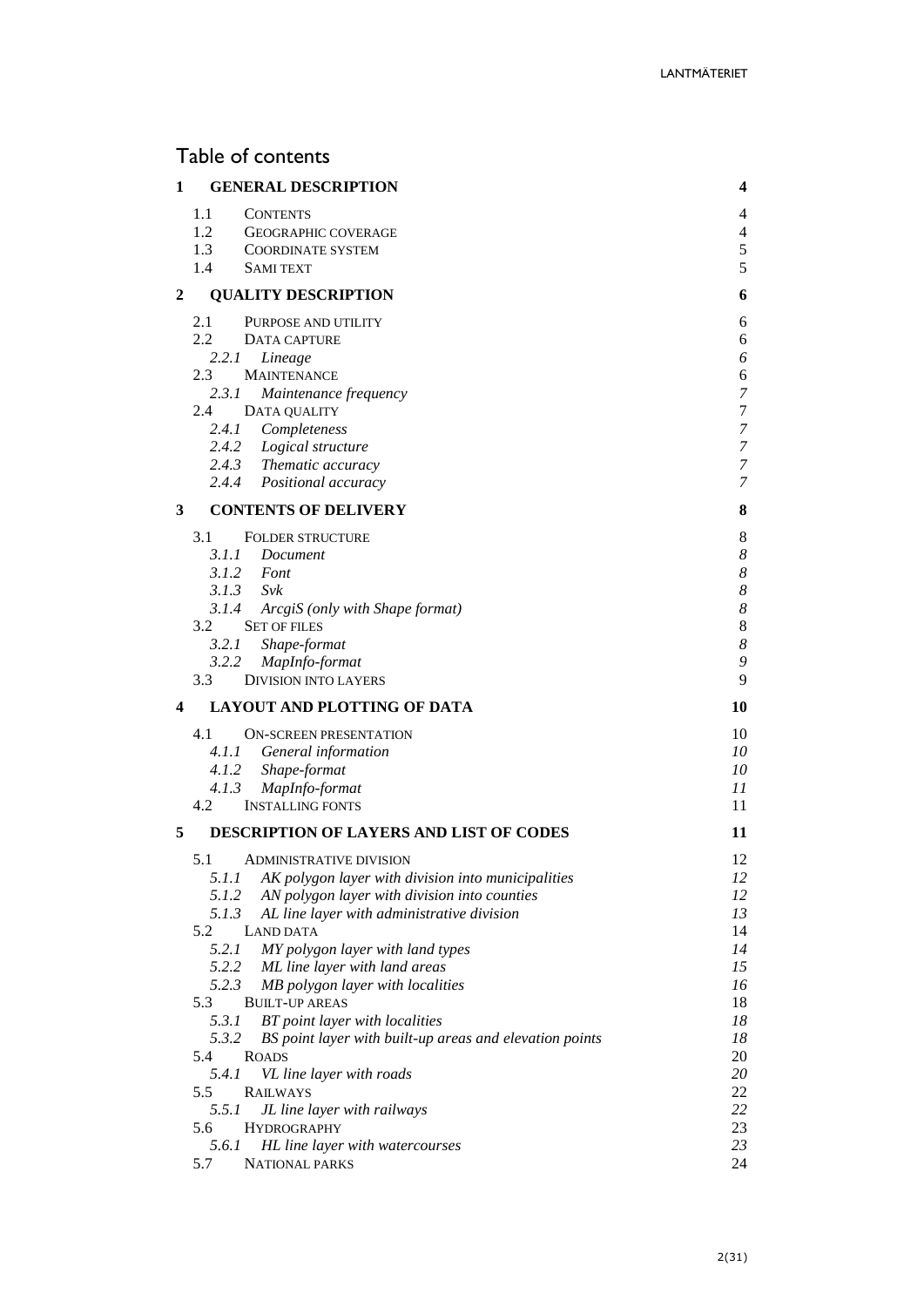| 5.7.1 NY polygon layer with national parks                  | 24 |
|-------------------------------------------------------------|----|
| 5.7.2 NL line layer with national parks                     | 24 |
| <b>OTHER LINES</b><br>5.8                                   | 25 |
| 5.8.1 UL line layer with other lines                        | 25 |
| <b>TEXT</b><br>59                                           | 26 |
| TX Map text (names and informative text)<br>5.9.1           | 26 |
| APPENDIX 1: RECOMMENDED PLOTTING SEQUENCE FOR THE LAYERS 29 |    |
| APPENDIX 2: PRESENTATION OF PLACE-NAMES IN SAAMI            | 30 |
| <b>APPENDIX 3: LIST OF SAAMI CHARACTERS</b>                 | 31 |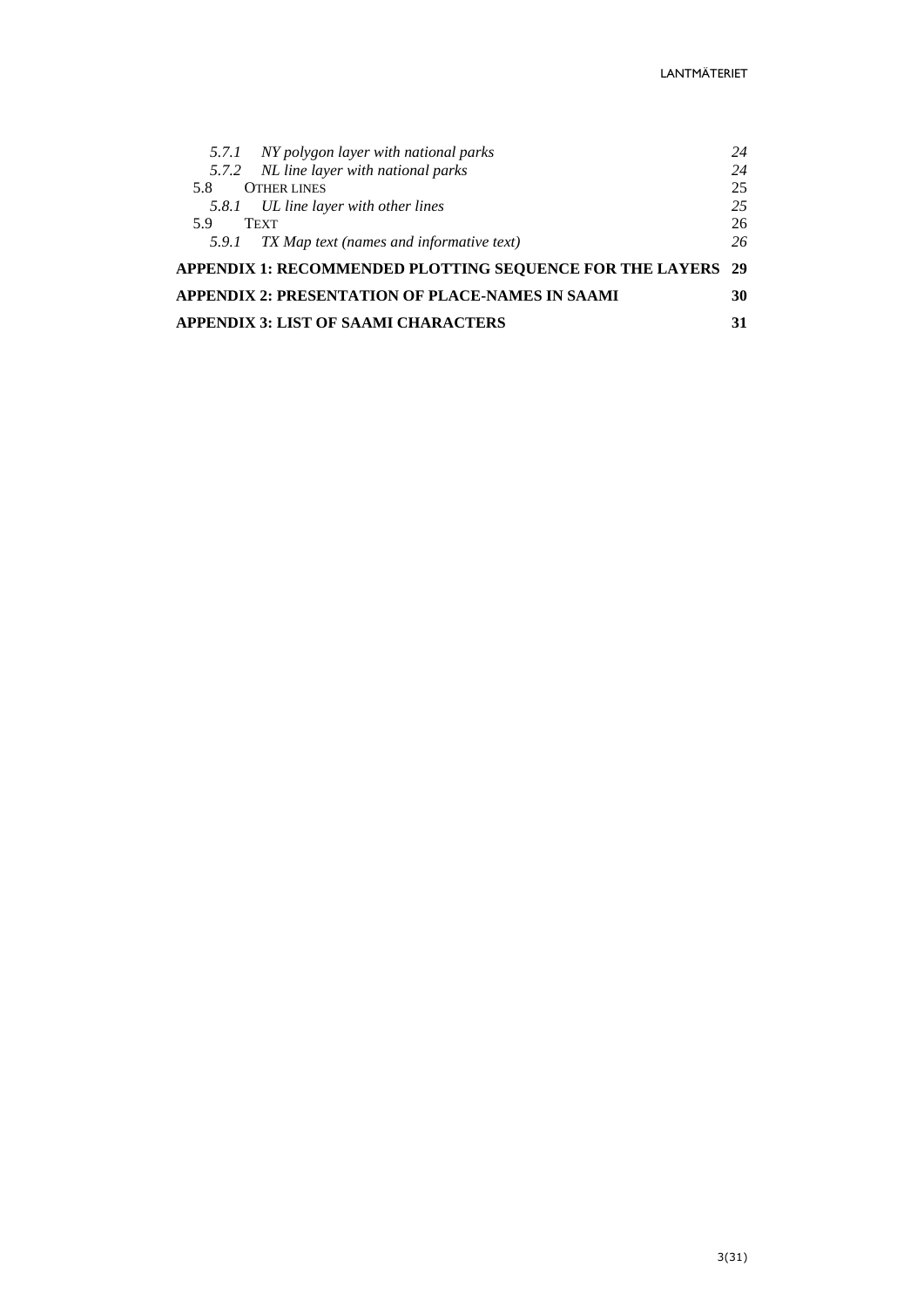# <span id="page-3-0"></span>**1 General description**

# <span id="page-3-1"></span>1.1 Contents

The database GSD-Sweden map 1: 1 million, vector was originally the basis for the printed map of Sweden in scale 1: 1 million, and the information stored in the database has in large part been chosen for this purpose. The database also meets international requirements.

GSD-Map of Sweden 1:1 million contains administrative division, land types, lakes and watercourses, built-up areas, roads and railways, national parks and text.

Foreign areas contain somewhat fewer features than Sweden. The major differences are that there are only three classes in the polygon layer for land types (lake, locality and land type) and that the point layer for built-up areas and elevation points only contains airports and smaller built-up areas (in Norway).

This document contains a description of the structure of GSD-Map of Sweden 1:1 million.

# <span id="page-3-2"></span>1.2 Geographic coverage

The database covers the whole of Sweden as well as some parts of Denmark, Nor-way, Finland, Estonia, Latvia, Lithuania and Russia. The limiting coordinates of most of the layers are:

| N-min | 6 100 000 |
|-------|-----------|
| N-max | 7 678 000 |
| E-min | 240 000   |
| E-max | 940 000   |

*Table 1. The boundary coordinates for most layers.*

The layers administrative division and land use are limited by the coordinates:

*Table 2. The boundary coordinates for the layer's administrative division and land use.*

| N-min | 6 111 000 |
|-------|-----------|
| N-max | 7 671 000 |
| E-min | 245 000   |
| E-max | 921 000   |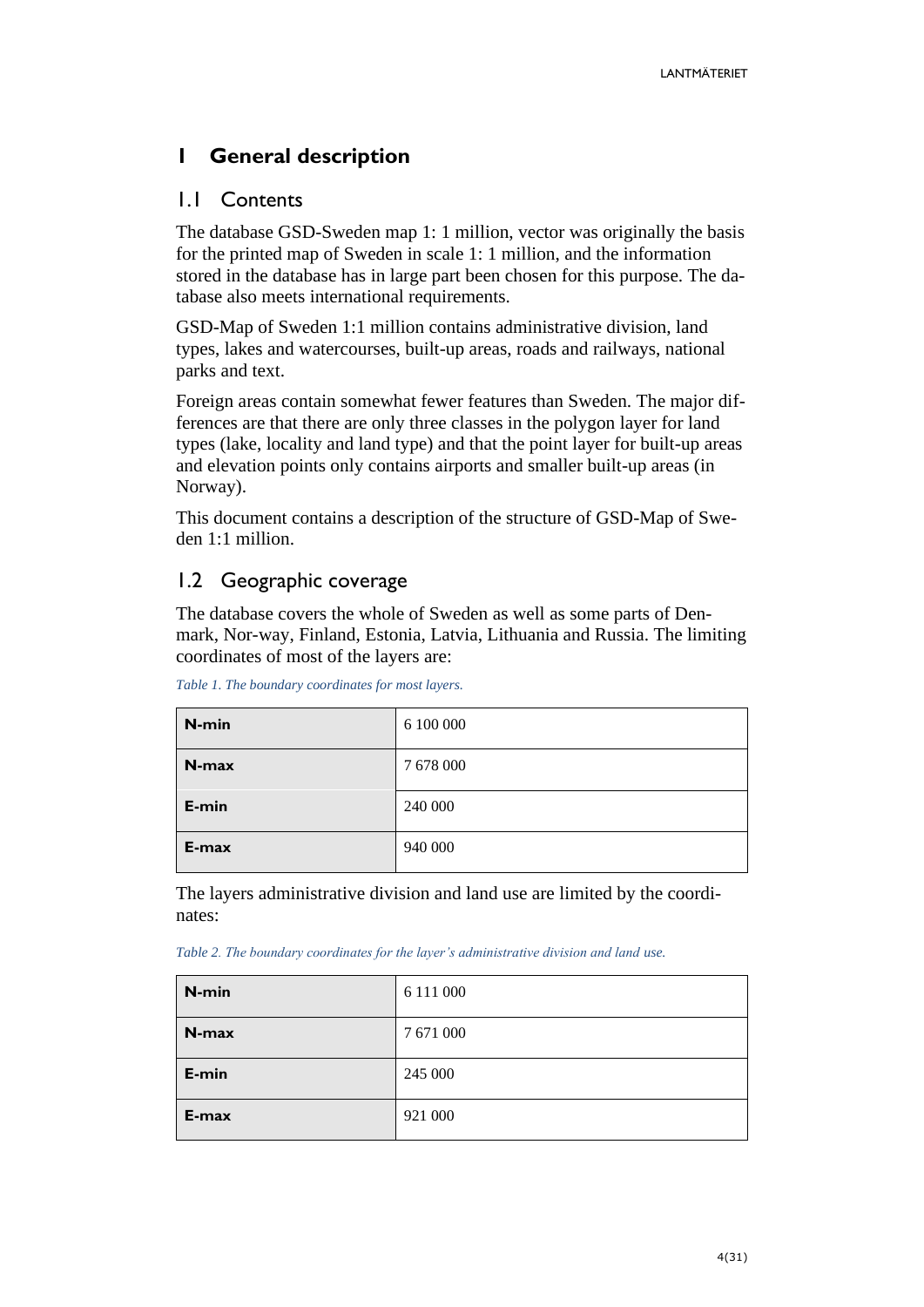# <span id="page-4-0"></span>1.3 Coordinate system

Plane coordinate system: SWEREF 99 TM

Height system: RH 2000

For information in which other coordinate systems the product can be delivered in, see chapter Koordinatsystem in the document [Fees and shipping in](https://www.lantmateriet.se/globalassets/kartor-och-geografisk-information/geodataprodukter/avgifter_och_leveransinformation_for_geodata.pdf)[formation for geodata\(pdf\)](https://www.lantmateriet.se/globalassets/kartor-och-geografisk-information/geodataprodukter/avgifter_och_leveransinformation_for_geodata.pdf) (at present only in Swedish) at [Lantmäteriet's](http://www.lantmateriet.se/)  [webbpage](http://www.lantmateriet.se/) select Maps and geo-graphic information and Terms and Fees.

# <span id="page-4-1"></span>1.4 Sami text

Sami names are presented with the established orthography of the respective language areas, see Appendix 2. A list of Sami characters is given in Appendix 3.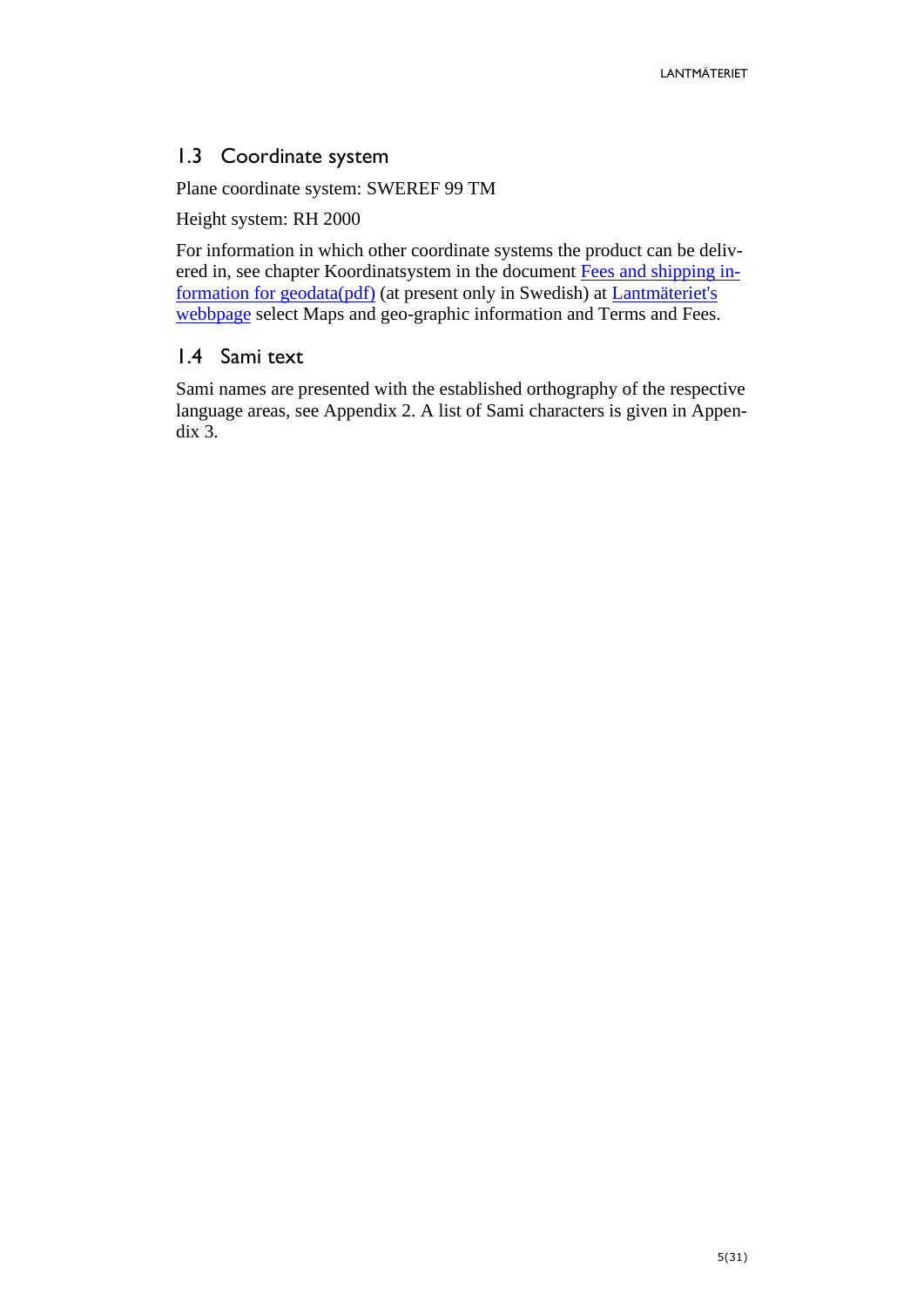# <span id="page-5-0"></span>**2 Quality description**

# <span id="page-5-1"></span>2.1 Purpose and utility

GSD-Sweden maps, vector, is the collective name of several databases in vector form with different degrees of detail and scales. They belong to the information that Lantmäteriet provides without license fee as open data.

The map of Sweden in scale 1: 1,000,000 is excellent as a background map and for different types of theme presentations. The content is adapted to the scale to give a good cartographic image.

The vector format allows you to tailor the map to your own business. You can:

- add and link your own information to objects in the map
- integrate map data in your own system
- display information as required using the layer division.

# <span id="page-5-2"></span>2.2 Data capture

# <span id="page-5-3"></span>**2.2.1 LINEAGE**

The database has to the greatest extent possible been produced through automatic generalising routines, and data has first and foremost been collected from the GSD-General Map.

Data on Norway has been collected from the Norwegian map database for the scale 1:1 million, N1000. Data on remaining countries has been collected from MapBSR (Map Baltic Sea Region) which is adjusted to the scale 1:1 million. Certain revision and re-coding of data has been made.

# <span id="page-5-4"></span>2.3 Maintenance

Updating of the Sweden map is done through a working method that is event based. This means that change data based on the Property Map's collaboration with other state authorities, municipalities and organizations is selected based on objects, changes in geometry or attributes and date ranges.

The objects that are updated in this way are nature conservation, railways and roads. Even change data from error reports that arrive at the Land Survey is event-managed.

In addition to the above, some editorial collection at the Land Survey of selected objects is also made. In this way, administrative divisions and airports are collected annually.

Changes to built-up areas are updated according to Statistics Sweden's update interval of urban areas. Other land areas are not updated, nor hydrography.

The place names are updated according to the name decision from Lantmäteriet's place name section. The foreign areas in the Sweden map are not updated.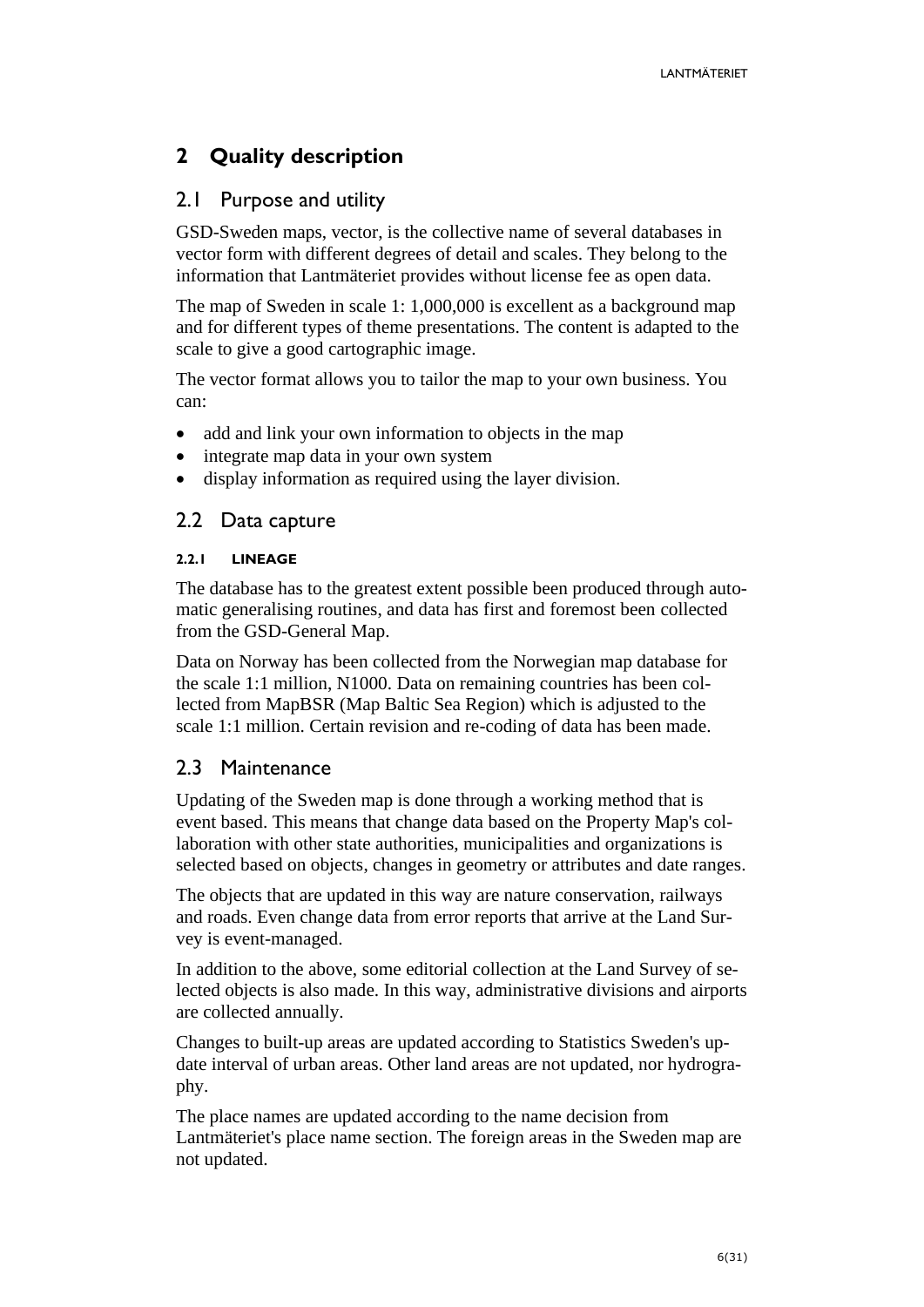# <span id="page-6-0"></span>**2.3.1 MAINTENANCE FREQUENCY**

New vector data is available twice a year.

# <span id="page-6-1"></span>2.4 Data quality

# <span id="page-6-2"></span>**2.4.1 COMPLETENESS**

Completeness is related to the selection of each detail type.

There are also some rules regarding generalization of information in the Map of Sweden 1:1 million that restrict the number of items presented on the map.

# <span id="page-6-3"></span>**2.4.2 LOGICAL STRUCTURE**

Administrative boundaries form closed polygons. Land use also form closed polygons. Roads and railways form networks. Connections between other line features are not always mathematically correct.

# <span id="page-6-4"></span>**2.4.3 THEMATIC ACCURACY**

Thematic accuracy varies.

# <span id="page-6-5"></span>**2.4.4 POSITIONAL ACCURACY**

Information on positional accuracy depends on the measurement method, generalization and how distinct the object is.

Due to cartographic generalizations, location errors of up to 1000 m may exist.

Positional accuracy describes how well a given position corresponds to its real position in the land for an object positioned in relation to the principal coordinate system. Geometrical requirements on positional accuracy depend on the objects' distinctness within a geographically limited area. Concrete objects have higher requirements than objects with diffuse boundaries in aerial image interpretation.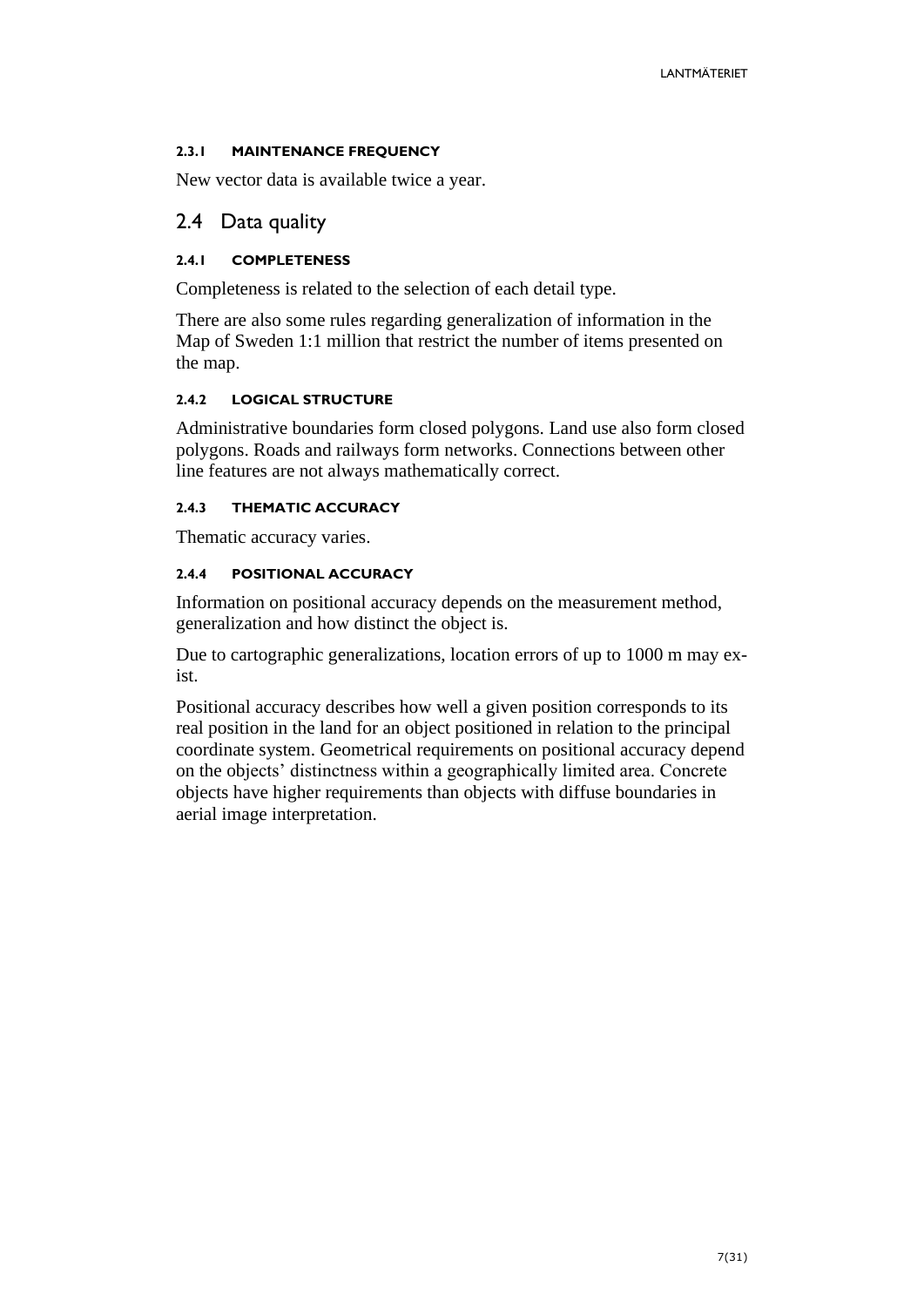# <span id="page-7-0"></span>**3 Contents of delivery**

# <span id="page-7-1"></span>3.1 Folder structure

# <span id="page-7-2"></span>**3.1.1 DOCUMENT**

This folder, which is included in all deliveries, contains documents that describe the product.

# <span id="page-7-3"></span>**3.1.2 FONT**

TrueType fonts are included in the file *GSDsvk.ttf*.

For correct presentation of the Sami text are the files *GSDTxt.ttf, GSDTxtb.ttf, GSDTxtn.ttf, GSDTxtni.ttf, GSDTxnb.ttf* delivered.

#### <span id="page-7-4"></span>**3.1.3 SVK**

This folder contains one or more sub-folders containing data on the ordered area and the format. In addition to the files with map data, this folder also contains a file in which all the features in each layer are listed.

# <span id="page-7-5"></span>**3.1.4 ARCGIS (ONLY WITH SHAPE FORMAT)**

When data is supplied in Shape format this folder is enclosed, which contains a LYR file.

# <span id="page-7-6"></span>3.2 Set of files

# <span id="page-7-7"></span>**3.2.1 SHAPE-FORMAT**

Data in Shape format is supplied in 5 files per layer.

*Table 3. List of which 5 files are available for the shape format.*

| *.shp | Geometry file.                                    |  |  |  |  |  |
|-------|---------------------------------------------------|--|--|--|--|--|
| *.dbf | Attribute file in Dbase format.                   |  |  |  |  |  |
| *.shx | Index file.                                       |  |  |  |  |  |
| *.prj | Projection file (only when SWEREF 99 TM is used). |  |  |  |  |  |
| *.cpg | Encoder file.                                     |  |  |  |  |  |

Geometry index is not created for the Shape files.

Attribute index is not created for the Dbase files.

Encoder file is needed for correct display of Swedish and Sami text.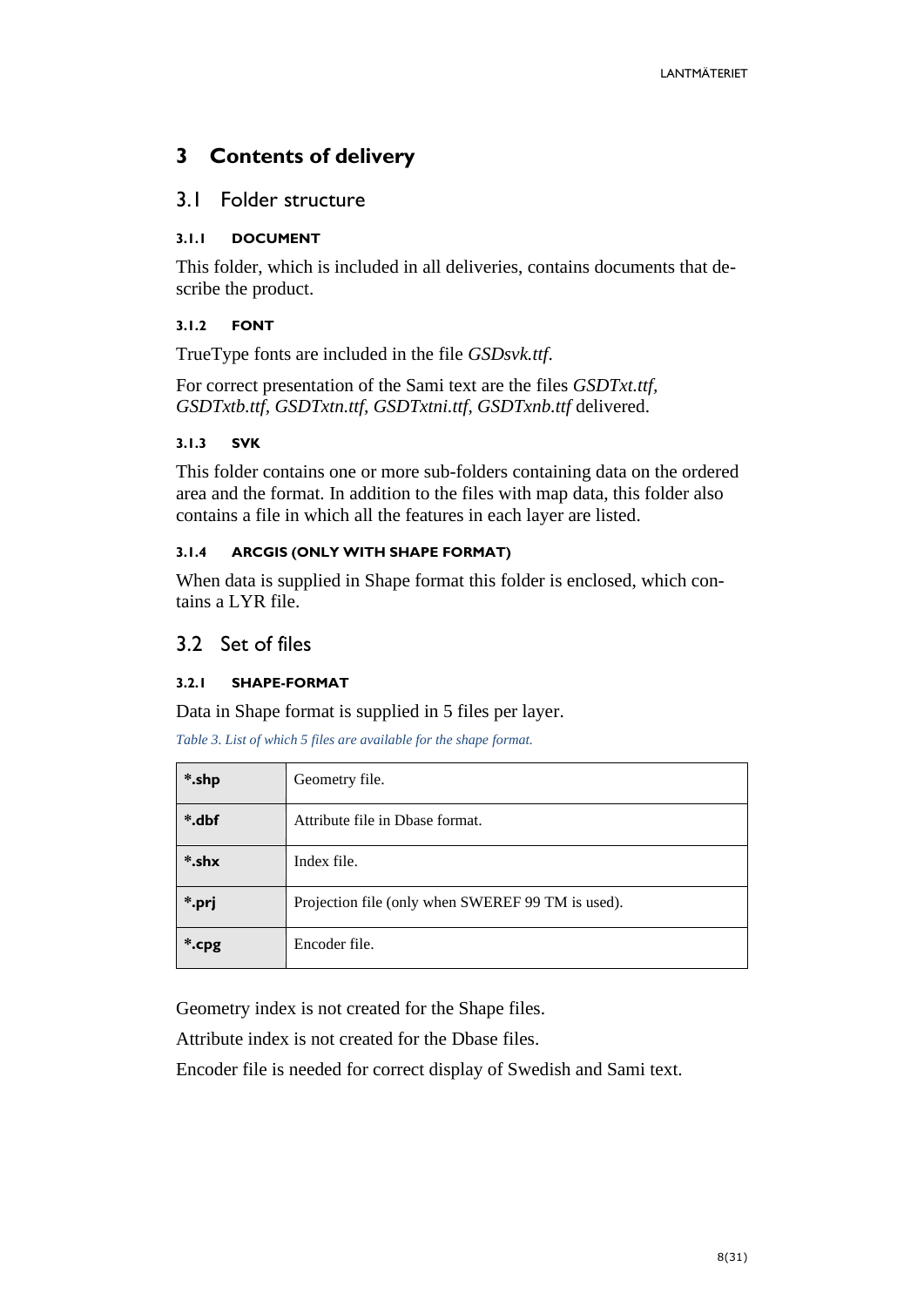#### Annotation text is delivered as follows.

*Table 4. Annotation text.*

|  | ArcInfo Coverage with set text plotting style (annotation). |
|--|-------------------------------------------------------------|
|--|-------------------------------------------------------------|

#### <span id="page-8-0"></span>**3.2.2 MAPINFO-FORMAT**

Data in MapInfo (tab) format is supplied in 4 files per layer.

*Table 5. List of the 4 files available for the MapInfo format.*

| *.tab           | Main file/Table definitions.     |
|-----------------|----------------------------------|
| *.dat           | Attribute file.                  |
| *.map           | Geometry file.                   |
| $\ddot{\ }$ .id | Index file for graphic features. |

The tab files do not have geometry and attribute indexes.

# <span id="page-8-1"></span>3.3 Division into layers

The information in deliveries of GSD-Map of Sweden in Shape format is divided into 15 layers based on line, point, text and polygon. File names have, to the greatest ex-tent possible, been given a logical structure. In the first part of the name, the first letter identifies the theme (for example "a" for administrative information and "v" for roads), the second letter identifies the type of geometry ("l" for lines, "p"/"s" for points/symbols, "y" for area and "t" for text). The second part of the name, (after " "), is common to all files in a folder. Sets of attributes vary between the different layers and are described in detail in section 5.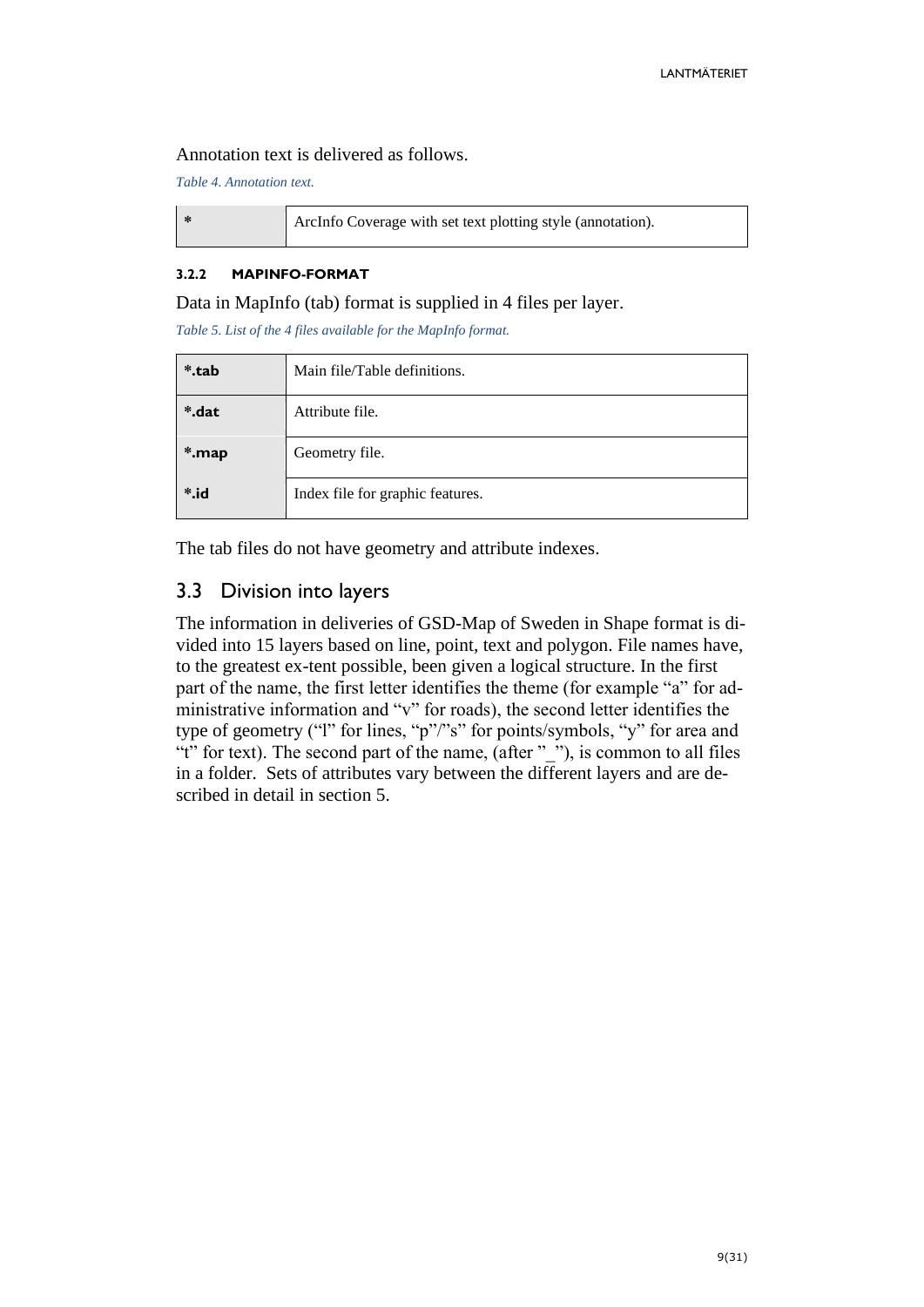# <span id="page-9-0"></span>**4 Layout and plotting of data**

# <span id="page-9-1"></span>4.1 On-screen presentation

# <span id="page-9-2"></span>**4.1.1 GENERAL INFORMATION**

The database's generalizations, text and symbol placements are adapted to scale 1: 1,000,000. The setting of plotting style for this product has been performed at a scale of 1:500,000. This scale can therefore be considered suitable for presentation on screen. The plotting style are customized to look like the Topographic web map.

Recommended plotting sequence of the layers is presented in Appendix 1. The best plotting results are obtained if both the MY and ML layers are used.

# POLYGONS

The MY layer must be opened to obtain a land polygon layer with full coverage.

# **SYMBOLS**

The font GSDsvk.ttf must be installed to ensure correct presentation of symbols. When setting the plotting style for symbols, the attribute SRIKT has been used to ensure correct orientation.

# **TEXT**

When setting text, the attribute KKOD has determined font, colour and size. Other attributes used are TJUST (anchor point) and TRIKT (orientation). Text strings are, however, not plotted with spaced characters. This is only shown in the attribute TSPARR as a percentage of the size of the delivered strings relative to those originally produced.

# <span id="page-9-3"></span>**4.1.2 SHAPE-FORMAT**

he GSD-Map of Sweden standard plotting style are customized to look like the Topographic web map. For use of the data in ArcMap, there are plotting style settings in the LYR file in the arcgis folder.

In the LYR files it is possible to steer whether or not features should be rescaled when the scale in the program is changed. This has been done in the LYR file enclosed with delivery. In addition, the LYR file contains settings that determine which layers are to be shown at different scale intervals (see Appendix 1).

Text is supplied both as points, with the text as an attribute, and as text with a set plotting style in the ArcInfo Coverage format.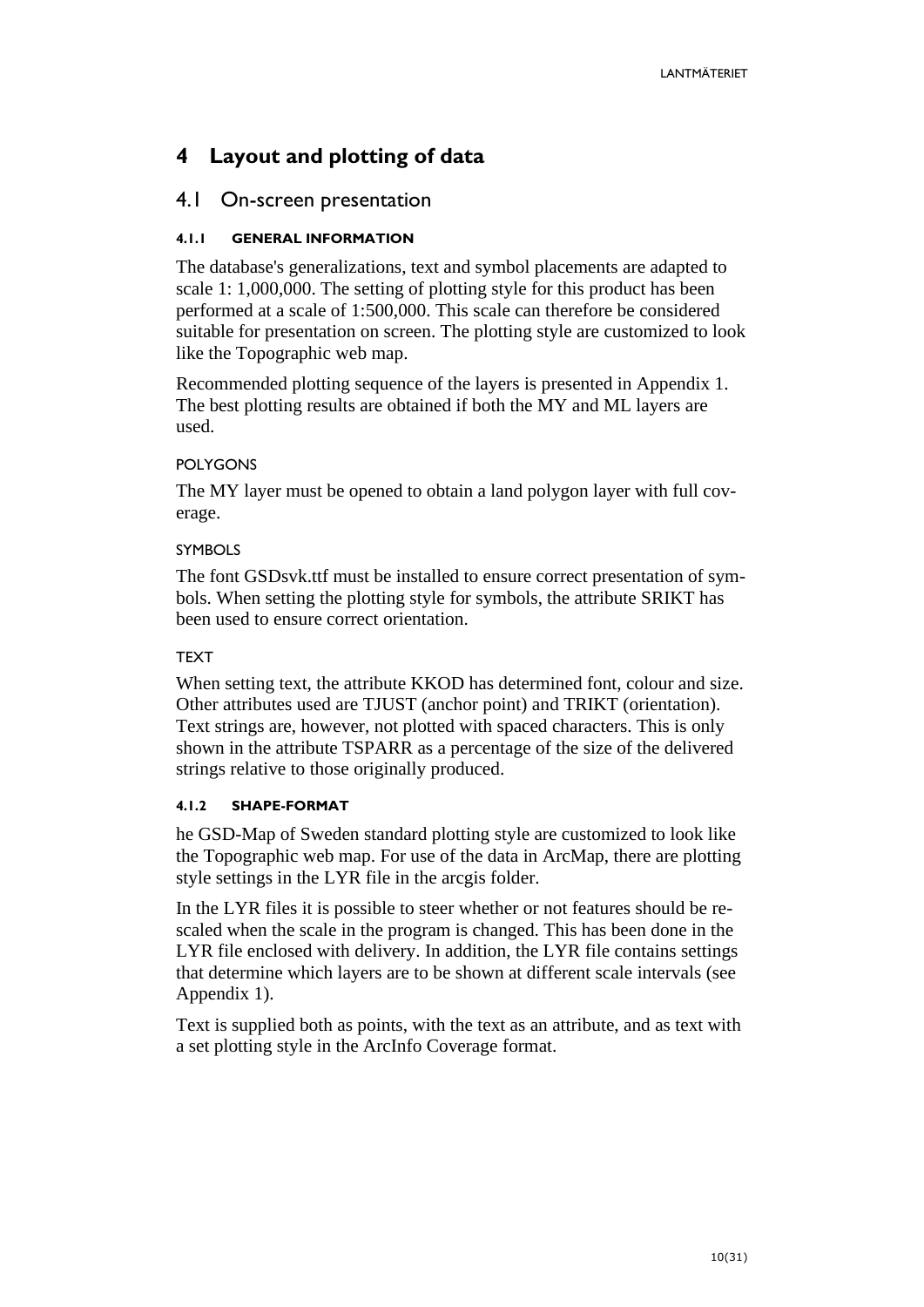# <span id="page-10-0"></span>**4.1.3 MAPINFO-FORMAT**

The GSD-Map of Sweden standard plotting style are customized to look like the Topographic web map. On delivery, all objects in all the layers contains values for the parameters that steer which colour, size and shape are to be used when they are plotted.

MapInfo 4, or a later version, must be used if you want the symbols to be rotated when they are plotted.

# <span id="page-10-1"></span>4.2 Installing fonts

The fonts supplied with this delivery must be installed, irrespective of the software that you use, to ensure correct presentation, symbols and text. This is done via Control Panel-Fonts.

# <span id="page-10-2"></span>**5 Description of layers and list of codes**

This section is a description, layer by layer, of the details that are included in them and with which attributes the details are defined.

The description of the layers is as follows:

- The column *Layer name* (Sw = *Skiktnamn*) contains the layer name/file name that is given to files when they are delivered.  $XXXXX =$  the sheet code/area name.
- The column *Category code* (Sw = *Kategorikod*) contains the feature's numerical code.
- The column *Description* (Sw = *Beskrivning*) contains a clarification of the Category code in clear text.

Attributes are described as follows:

- The *No.* column,  $(Sw = Nr)$  contains the running numbers for the layer's attributes.
- The *Attribute* column, (Sw = *Attribut*) contains the name of the attribute.
- The *Type* column,  $(Sw = Typ)$  contains the data that is used integer/decimal/character.
- The *Length* column, (Sw = *Längd*) contains the number of characters allocated to this field.
- The column *Description*, (Sw = *Beskrivning*) contains a short description of the attribute.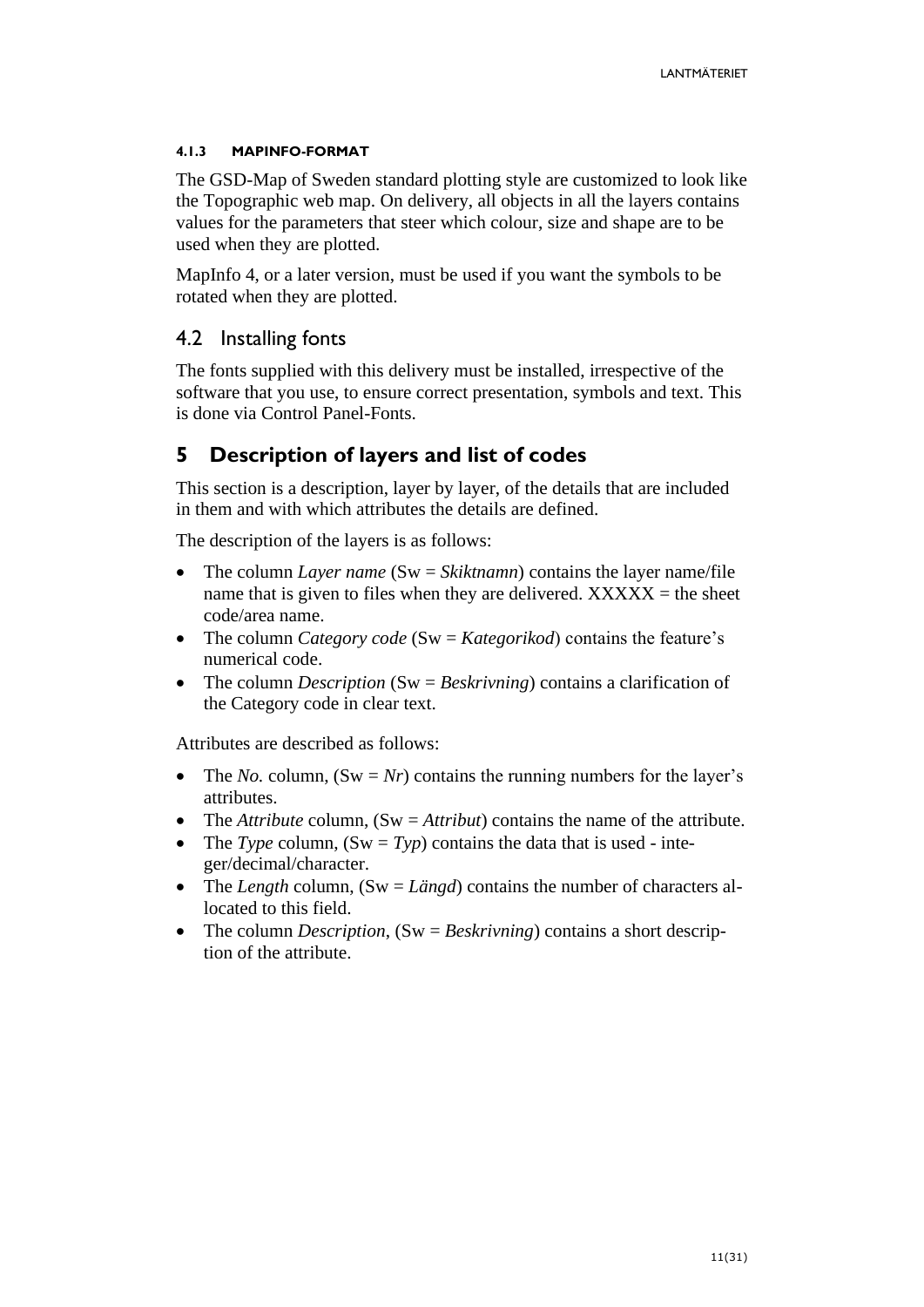# <span id="page-11-0"></span>5.1 Administrative division

### <span id="page-11-1"></span>**5.1.1 AK POLYGON LAYER WITH DIVISION INTO MUNICIPALITIES**

Contains municipalities as polygons.

*Table 6. Content in AK polygon layer with municipal division.*

| Layer name | Category code   Description |              |  |  |
|------------|-----------------------------|--------------|--|--|
| AK riks    | 414                         | Municipality |  |  |

*Table 7. Set of attributes for AK polygon layer with municipal division.*

| No.            | <b>Attribute</b>  | <b>Type</b><br>shape | Length<br>shape | <b>Type</b><br><b>MapInfo</b> | Length<br><b>MapInfo</b> | <b>Description</b>                                  |
|----------------|-------------------|----------------------|-----------------|-------------------------------|--------------------------|-----------------------------------------------------|
| $\mathbf{1}$   | <b>KKOD</b>       | Decimal              | 5,0             | Decimal                       | 5,0                      | Category code                                       |
| $\overline{2}$ | <b>KATEGORI</b>   | Text                 | 50              | Text                          | 50                       | Description of category code                        |
| 3              | <b>KOMMUNKOD</b>  | Decimal              | 4,0             | Decimal                       | 4,0                      | Municipality code, does not<br>contain initial zero |
| $\overline{4}$ | <b>KOMMUNNAMN</b> | Text                 | 30              | Text                          | 30                       | Municipality name                                   |
| 5              | <b>LANSKOD</b>    | Decimal              | 2,0             | Decimal                       | 2,0                      | County code, does not contain<br>initial zero       |
| 6              | <b>LANSNAMN</b>   | Text                 | 30              | Text                          | 30                       | County name                                         |
| 7              | KOM_KOD           | Text                 | $\overline{4}$  | Text                          | $\overline{4}$           | Municipality code, complete<br>code                 |
| 8              | LAN_KOD           | Text                 | $\overline{2}$  | Text                          | $\overline{2}$           | County code, complete code                          |

#### <span id="page-11-2"></span>**5.1.2 AN POLYGON LAYER WITH DIVISION INTO COUNTIES**

Contains counties as polygons.

*Table 8. Content in AN polygon layer with county division.*

| Layer name | <b>Category code</b> | $\vert$ Description |  |  |
|------------|----------------------|---------------------|--|--|
| AN_riks    | 413                  | County              |  |  |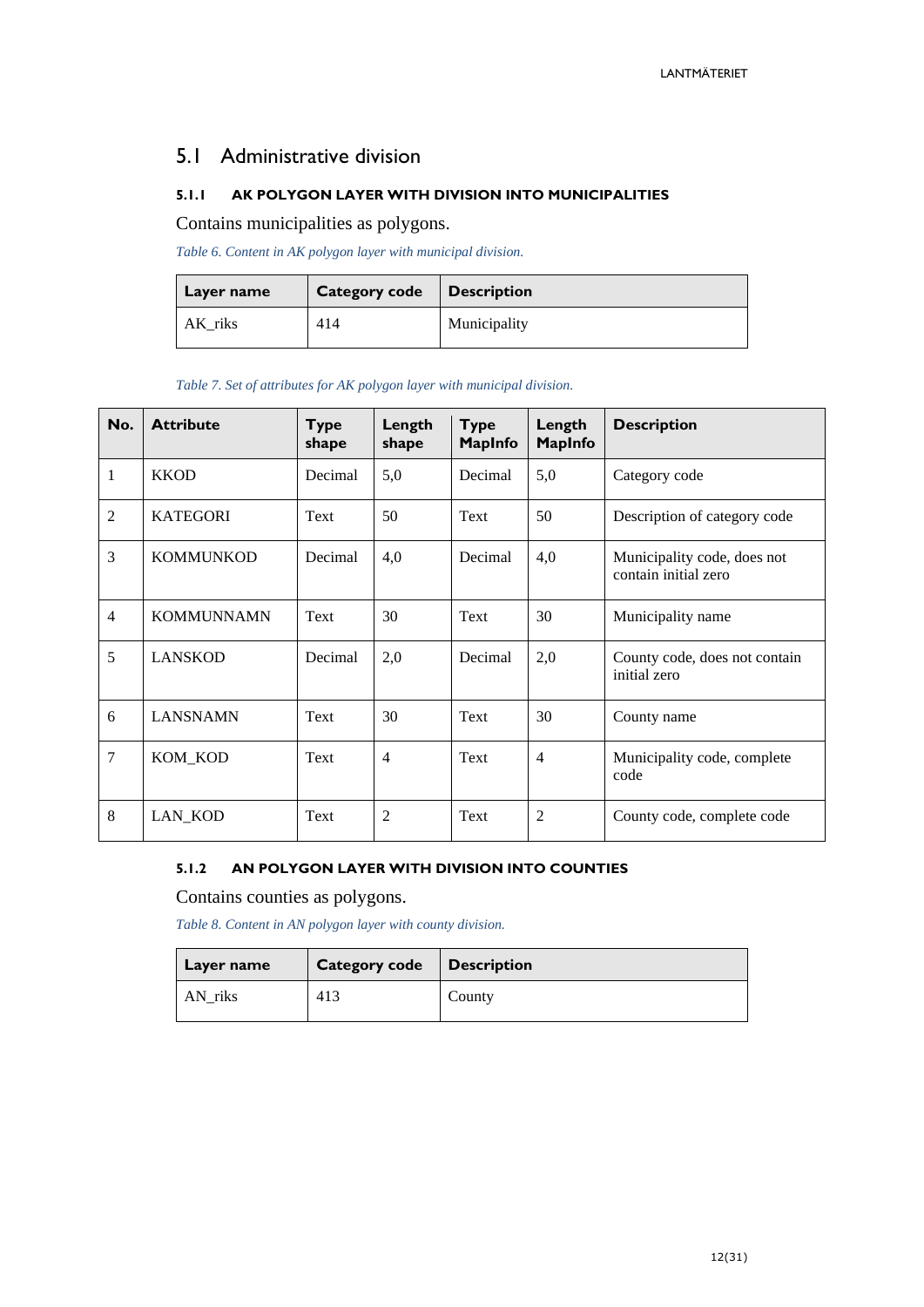| No.            | <b>Attribute</b> | Type<br>shape | Length<br>shape | <b>Type</b><br><b>MapInfo</b> | Length<br><b>MapInfo</b> | <b>Description</b>           |
|----------------|------------------|---------------|-----------------|-------------------------------|--------------------------|------------------------------|
|                | <b>KKOD</b>      | Decimal       | 5,0             | Decimal                       | 5,0                      | Category code                |
| 2              | <b>KATEGORI</b>  | Text          | 50              | Text                          | 50                       | Description of category code |
| 3              | <b>LANSKOD</b>   | Decimal       | 2,0             | Decimal                       | 2,0                      | County code                  |
| $\overline{4}$ | <b>LANSNAMN</b>  | Text          | 30              | Text                          | 30                       | County name                  |

*Table 9. Set of attributes for AN polygon layer with county division.*

#### <span id="page-12-0"></span>**5.1.3 AL LINE LAYER WITH ADMINISTRATIVE DIVISION**

Contains administrative boundaries down to municipality level.

*Table 10. Contents in AL line layer with administrative division.*

| Layer name | Category code | <b>Description</b>             |
|------------|---------------|--------------------------------|
| AL_riks    | 4110          | National boundary              |
| AL riks    | 4120          | Territorial boundary in Sweden |
| AL riks    | 4130          | County boundary in Sweden      |
| AL riks    | 4140          | Municipality boundary          |

*Table 11. Set of attributes the AL line layer with administrative division.*

| No. | <b>Attribute</b> | <b>Type</b><br>shape | Length<br>shape | <b>Type</b><br><b>MapInfo</b> | Length<br><b>MapInfo</b> | <b>Description</b>           |
|-----|------------------|----------------------|-----------------|-------------------------------|--------------------------|------------------------------|
|     | <b>KKOD</b>      | Decimal              | 5,0             | Decimal                       | 5,0                      | Category code                |
|     | <b>KATEGORI</b>  | Text                 | 50              | Text                          | 50                       | Description of category code |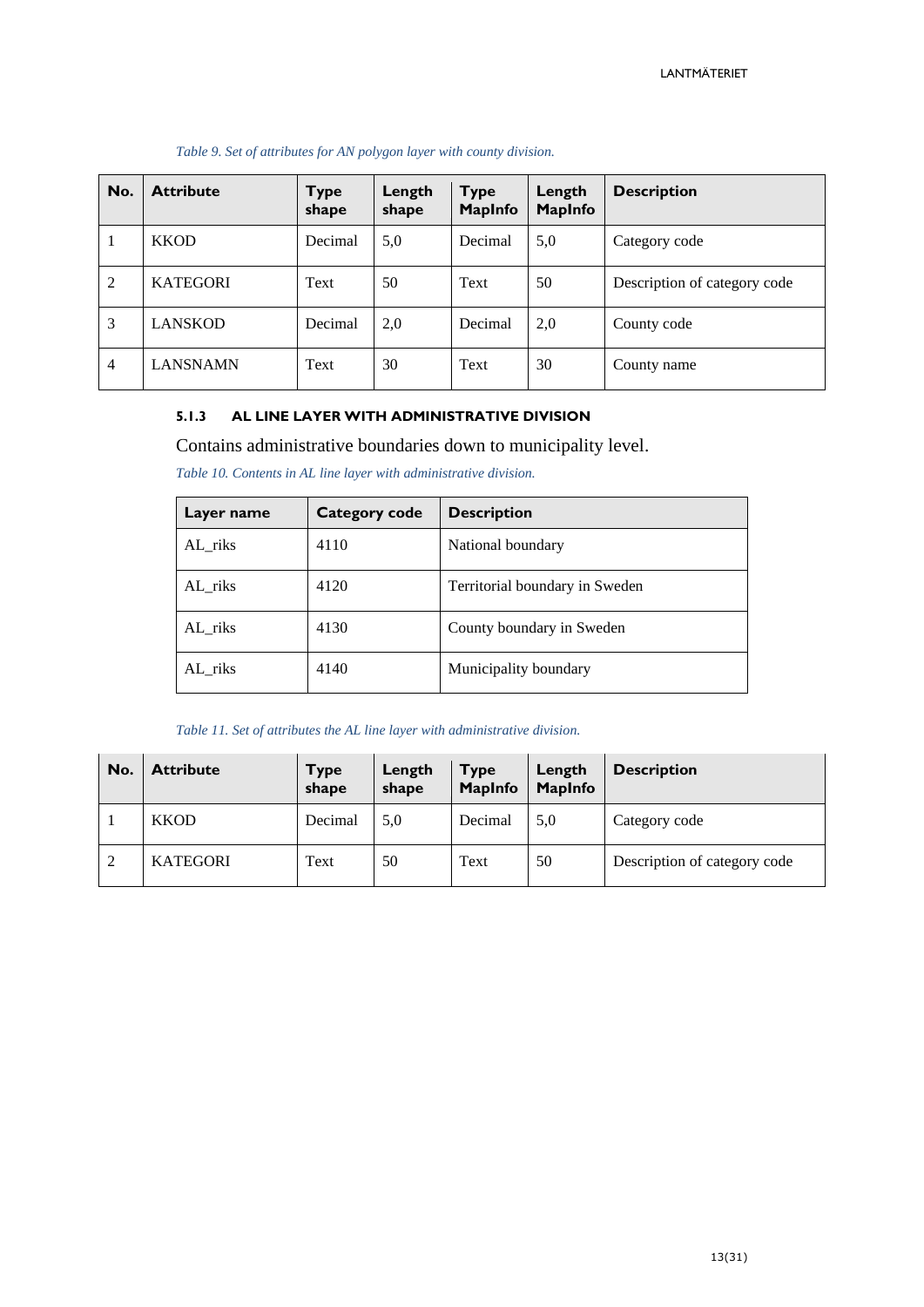# <span id="page-13-0"></span>5.2 Land data

#### <span id="page-13-1"></span>**5.2.1 MY POLYGON LAYER WITH LAND TYPES**

*Table 12. Contents in MY polygon layer with land types.*

| Layer name | <b>Category code</b> | <b>Description</b>                    |
|------------|----------------------|---------------------------------------|
| MY_riks    | 1                    | Sea, territorial waters               |
| MY_riks    | $\overline{2}$       | Sea, international waters             |
| MY_riks    | 3                    | Water (lakes and larger watercourses) |
| MY_riks    | $\overline{4}$       | Locality                              |
| MY_riks    | 5                    | Forest                                |
| MY_riks    | 6                    | Marshland                             |
| MY_riks    | 7                    | Open area                             |
| MY_riks    | 8                    | Region above the tree line            |
| MY_riks    | 11                   | Glacier                               |
| MY_riks    | 12                   | Bare limestone area                   |
| MY_riks    | 13                   | Land type, foreign                    |

#### *Table 13. Set of attributes for MY polygon layer with land types.*

| No. | <b>Attribute</b> | <b>Type</b><br>shape | Length<br>shape | <b>Type</b><br><b>MapInfo</b> | Length<br><b>MapInfo</b> | <b>Description</b>           |
|-----|------------------|----------------------|-----------------|-------------------------------|--------------------------|------------------------------|
|     | <b>KKOD</b>      | Decimal              | 5,0             | Decimal                       | 5,0                      | Category code                |
| 2   | <b>KATEGORI</b>  | Text                 | 50              | Text                          | 50                       | Description of category code |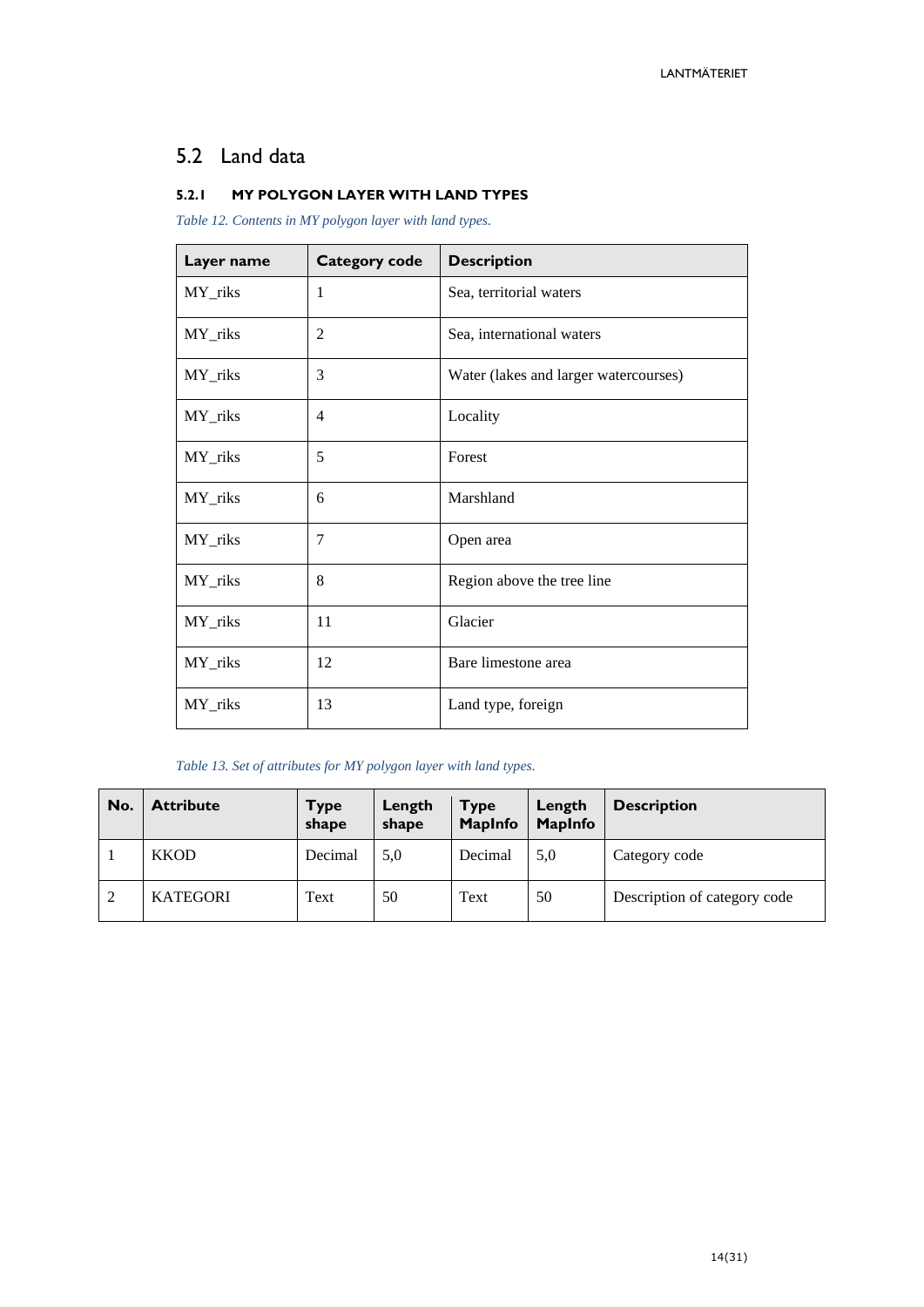#### <span id="page-14-0"></span>**5.2.2 ML LINE LAYER WITH LAND AREAS**

Contains limiting lines for land areas.

*Table 14. Contents in ML line layer with limiting lines for land areas.*

| Layer name | <b>Category code</b> | <b>Description</b>                                             |
|------------|----------------------|----------------------------------------------------------------|
| ML_riks    | 102                  | Sea, territorial waters - Sea, international wa-<br>ters       |
| ML_riks    | 103                  | Sea, territorial waters - Water (lakes and large<br>rivers)    |
| ML_riks    | 104                  | Sea, territorial waters - Locality                             |
| ML_riks    | 105                  | Sea, territorial waters - Forest                               |
| ML_riks    | 107                  | Sea, territorial waters - Open area                            |
| ML_riks    | 112                  | Sea, territorial waters - Bare limestone area                  |
| ML_riks    | 113                  | Sea, territorial waters - Land type, foreign                   |
| ML_riks    | 204                  | Sea, international waters - Locality                           |
| ML_riks    | 213                  | Sea, international waters - Land type, foreign                 |
| ML_riks    | 304                  | Water (lakes and large rivers) - Locality                      |
| ML_riks    | 305                  | Water (lakes and large rivers) - Forest                        |
| ML_riks    | 306                  | Water (lakes and large rivers) - Marshland                     |
| ML_riks    | 307                  | Water (lakes and large rivers) - Open area                     |
| ML_riks    | 308                  | Water (lakes and large rivers) - Region above<br>the tree line |
| ML_riks    | 313                  | Water (lakes and large rivers) - Land type, for-<br>eign       |
| ML_riks    | 405                  | Locality - Forest                                              |
| ML_riks    | 406                  | Locality - Marshland                                           |
| ML_riks    | 407                  | Locality - Open area                                           |
| ML_riks    | 413                  | Locality - Land type, foreign                                  |
| ML_riks    | 506                  | Forest - Marshland                                             |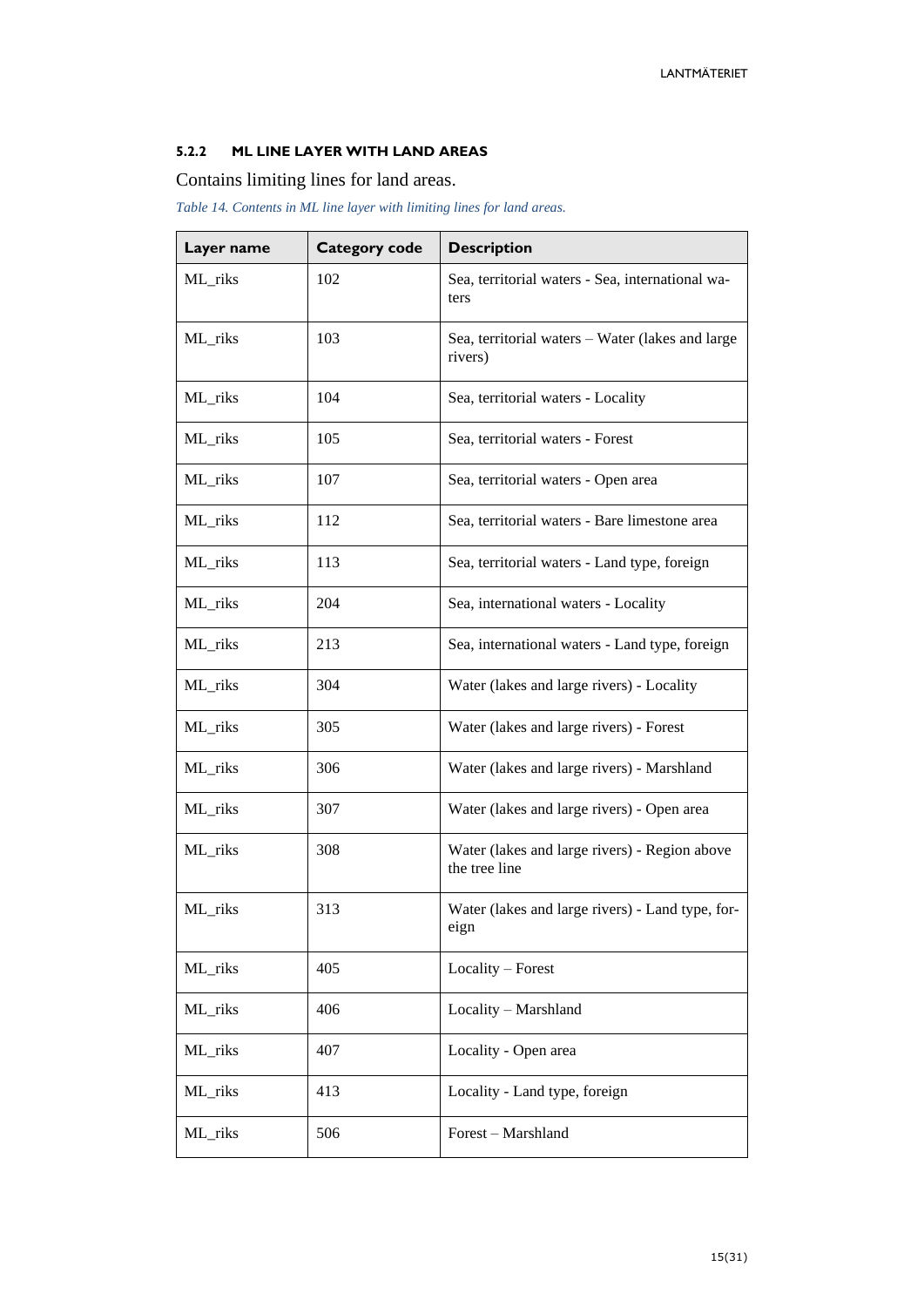| Layer name | <b>Category code</b> | <b>Description</b>                              |
|------------|----------------------|-------------------------------------------------|
| ML_riks    | 507                  | Forest - Open area                              |
| ML_riks    | 508                  | Forest - Region above the tree line             |
| ML_riks    | 512                  | Forest – Bare limestone area                    |
| ML_riks    | 513                  | Forest - Land type, foreign                     |
| ML_riks    | 607                  | Marshland - Open area                           |
| ML_riks    | 608                  | Marshland - Region above the tree line          |
| ML_riks    | 613                  | Marshland - Land type, foreign                  |
| ML_riks    | 708                  | Open area - Region above the tree line          |
| ML_riks    | 712                  | Open area - Bare limestone area                 |
| ML_riks    | 713                  | Open area - Land type, foreign                  |
| ML_riks    | 811                  | Region above the tree line - Glacier            |
| ML_riks    | 813                  | Region above the tree line - Land type, foreign |
| ML_riks    | 1113                 | Glacier - Land type, foreign                    |

#### *Table 15. Set of attributes for ML line layer with limiting lines for land areas.*

| No. | <b>Attribute</b> | <b>Type</b><br>shape | Length<br>shape | <b>Type</b><br><b>MapInfo</b> | Length<br><b>MapInfo</b> | <b>Description</b>           |
|-----|------------------|----------------------|-----------------|-------------------------------|--------------------------|------------------------------|
|     | <b>KKOD</b>      | Decimal              | 5,0             | Decimal                       | 5,0                      | Category code                |
| 2   | <b>KATEGORI</b>  | Text                 | 50              | Text                          | 50                       | Description of category code |

# <span id="page-15-0"></span>**5.2.3 MB POLYGON LAYER WITH LOCALITIES**

Contains localities with more than 10,000 inhabitants.

*Table 16. Content in MB polygon layer with localities.*

| Layer name | Category code   Description |           |
|------------|-----------------------------|-----------|
| MB riks    |                             | Locality. |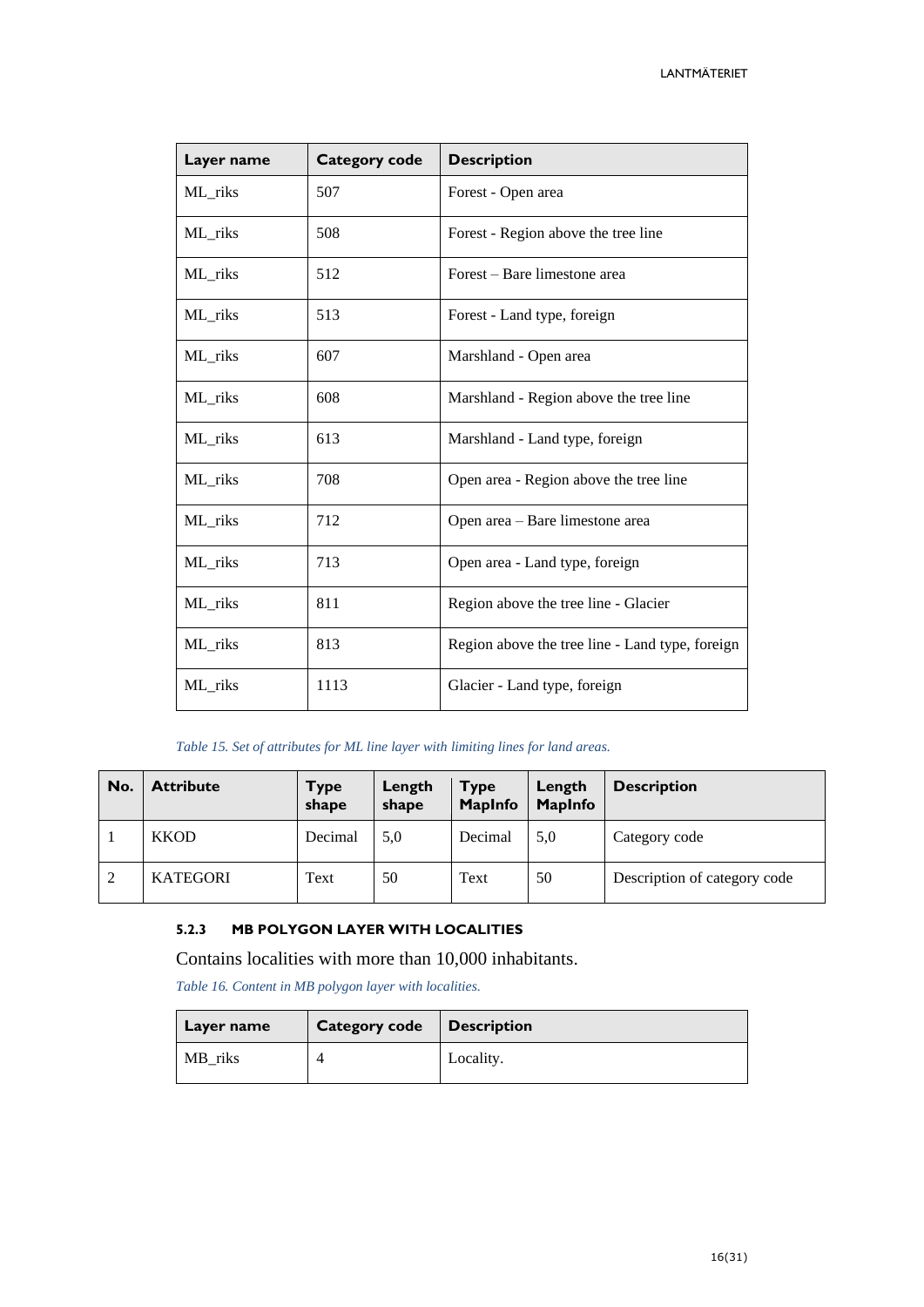| No.            | <b>Attribute</b> | <b>Type</b><br>shape | Length<br>shape | <b>Type</b><br><b>MapInfo</b> | Length<br>MapInfo | <b>Description</b>                                |
|----------------|------------------|----------------------|-----------------|-------------------------------|-------------------|---------------------------------------------------|
| $\mathbf{1}$   | <b>KKOD</b>      | Decimal              | 5,0             | Decimal                       | 5,0               | Category code                                     |
| $\overline{2}$ | <b>KATEGORI</b>  | Text                 | 50              | Text                          | 50                | Description of category code                      |
| 3              | <b>TATNR</b>     | Decimal              | 4,0             | Decimal                       | 4,0               | Locality code according to Sta-<br>tistics Sweden |
| $\overline{4}$ | <b>NAMN</b>      | Text                 | 32              | Text                          | 32                | Locality name                                     |
| 5              | <b>BEF</b>       | Decimal              | 7,0             | Decimal                       | 7,0               | Population                                        |

#### *Table 17. Set of attributes for MB polygon layer with localities.*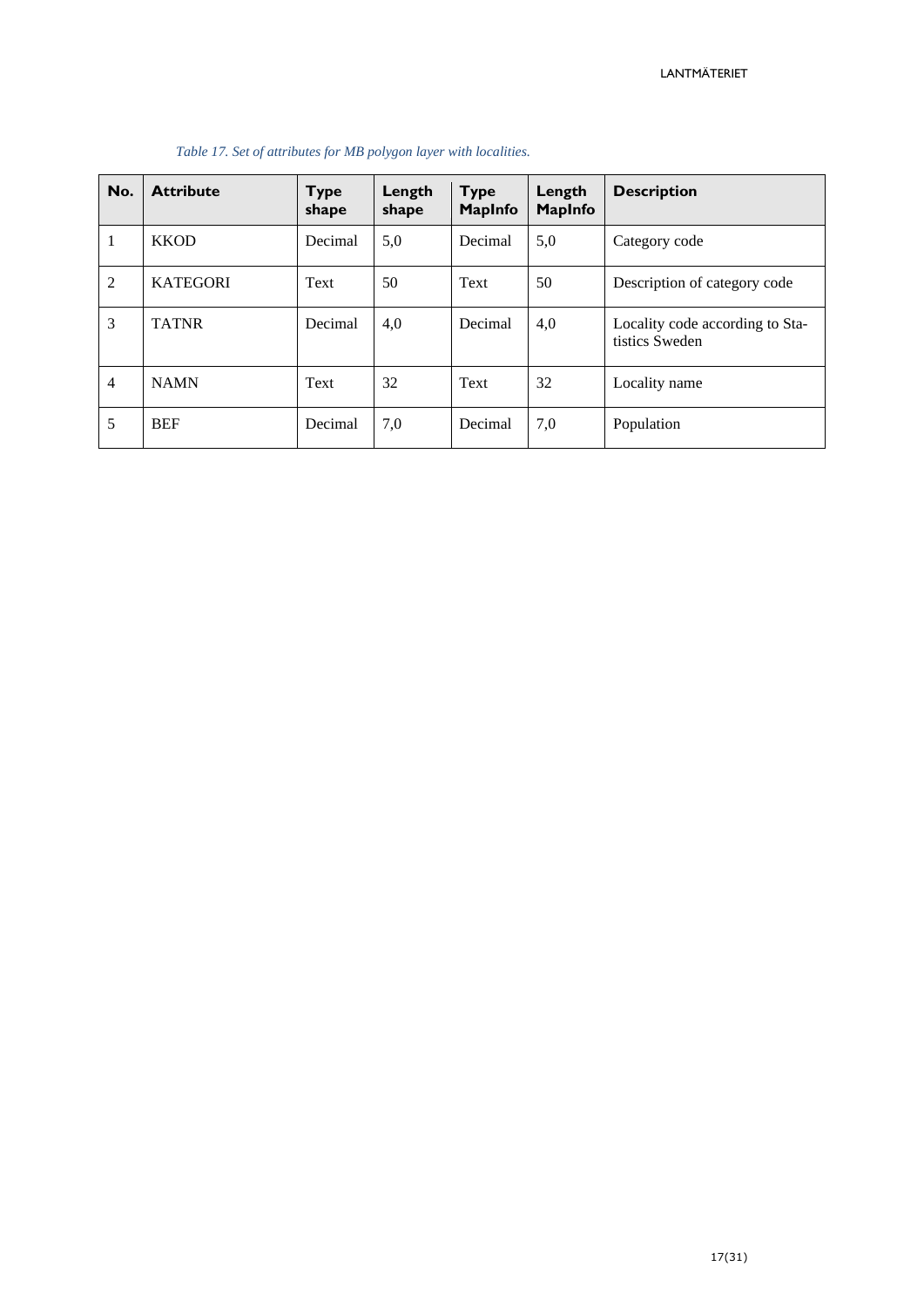# <span id="page-17-0"></span>5.3 Built-up areas

#### <span id="page-17-1"></span>**5.3.1 BT POINT LAYER WITH LOCALITIES**

Contains localities with less than 10,000 inhabitants.

*Table 18. Contents in BT point layer with localities.*

| Layer name | Category code | <b>Description</b>                   |
|------------|---------------|--------------------------------------|
| BT_riks    | 432           | Locality, population $2,000 - 9,999$ |
| BT riks    | 433           | Locality, population $200 - 1,999$   |
| BT riks    | 434           | Locality, population $200 - 1,999$   |
| BT riks    | 435           | Locality, population $2,000 - 9,999$ |

*Table 19. Set of attributes for the BT point layer with localities.*

| No.            | <b>Attribute</b> | <b>Type</b><br>shape | Length<br>shape | <b>Type</b><br><b>MapInfo</b> | Length<br><b>MapInfo</b> | <b>Description</b>                                |
|----------------|------------------|----------------------|-----------------|-------------------------------|--------------------------|---------------------------------------------------|
| 1              | <b>KKOD</b>      | Decimal              | 5,0             | Decimal                       | 5,0                      | Category code                                     |
| 2              | <b>KATEGORI</b>  | Text                 | 50              | Text                          | 50                       | Description of category code                      |
| 3              | <b>TATNR</b>     | Decimal              | 4,0             | Decimal                       | 4,0                      | Locality code according to Sta-<br>tistics Sweden |
| $\overline{4}$ | <b>NAMN</b>      | Text                 | 32              | Text                          | 32                       | Locality name                                     |
| 5              | <b>BEF</b>       | Decimal              | 7,0             | Decimal                       | 7,0                      | Population                                        |

#### <span id="page-17-2"></span>**5.3.2 BS POINT LAYER WITH BUILT-UP AREAS AND ELEVATION POINTS**

Contains point features for symbols.

*Table 20. Contents in BS point layer with built-up areas and elevation points.*

| Layer name | <b>Category code</b> | <b>Description</b>              |
|------------|----------------------|---------------------------------|
| BS_riks    | 151                  | Elevation point                 |
| BS_riks    | 331                  | Smaller built-up area           |
| BS_riks    | 333                  | Mountain lodge, tourist station |
| BS_riks    | 335                  | Castle                          |
| BS_riks    | 351                  | Church                          |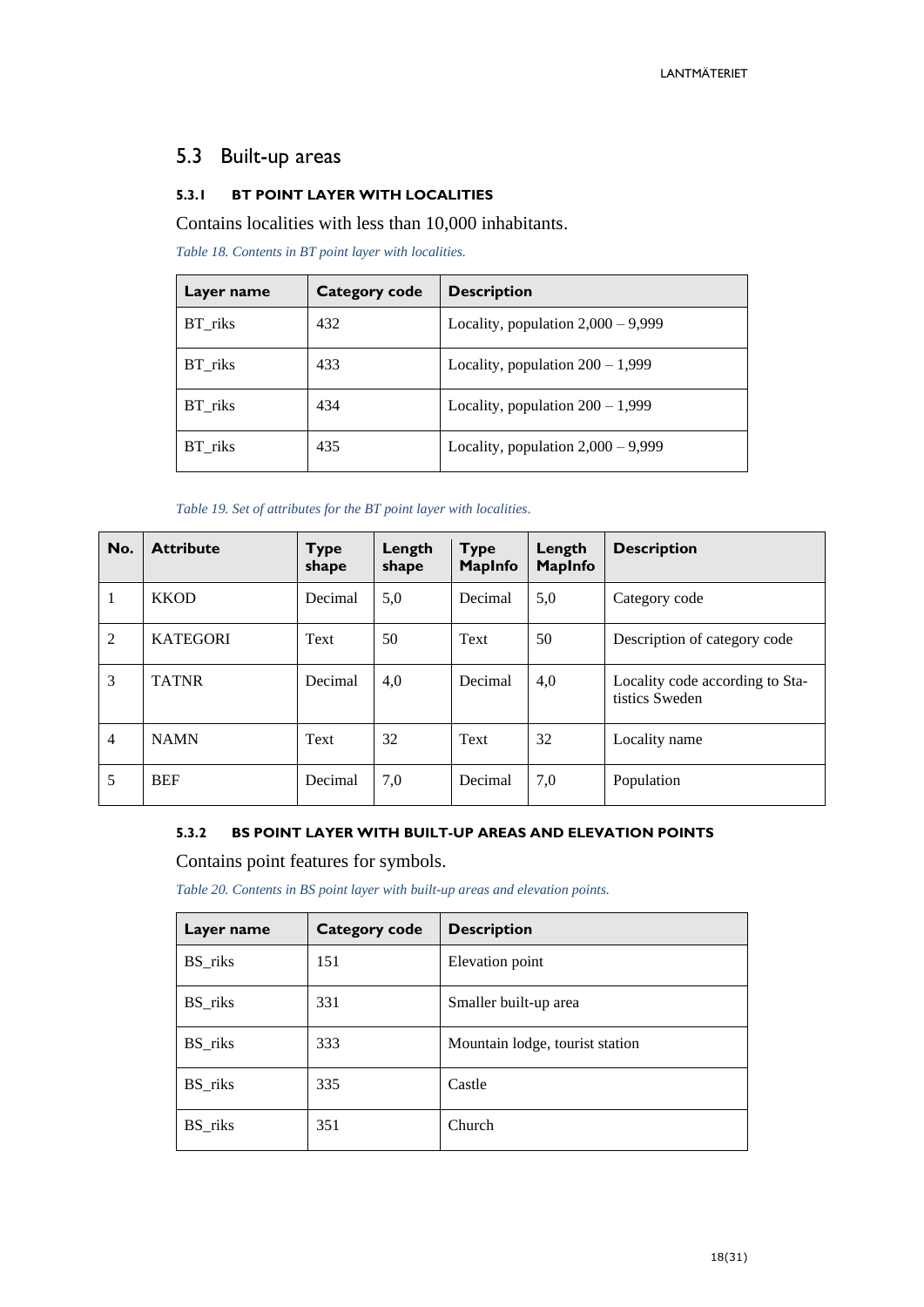| Layer name | <b>Category code</b> | <b>Description</b>                                                |
|------------|----------------------|-------------------------------------------------------------------|
| BS_riks    | 352                  | Church, not shown on the printed Map of<br>Sweden 1:1 million     |
| BS_riks    | 362                  | Nuclear power plant                                               |
| BS_riks    | 363                  | Power plant                                                       |
| BS_riks    | 571                  | Airport                                                           |
| BS_riks    | 572                  | Other airport                                                     |
| BS riks    | 581                  | Lighthouse                                                        |
| BS_riks    | 582                  | Lighthouse, not shown on the printed Map of<br>Sweden 1:1 million |

*Table 21. Set of attributes for BS point layer with built-up areas and elevation points.*

| No. | <b>Attribute</b> | <b>Type</b><br>shape | Length<br>shape | <b>Type</b><br><b>MapInfo</b> | Length<br><b>MapInfo</b> | <b>Description</b>           |
|-----|------------------|----------------------|-----------------|-------------------------------|--------------------------|------------------------------|
|     | <b>KKOD</b>      | Decimal              | 5,0             | Decimal                       | 5,0                      | Category code                |
| 2   | <b>KATEGORI</b>  | Text                 | 50              | Text                          | 50                       | Description of category code |
| 3   | <b>SRIKT</b>     | Decimal              | 6.2             | Decimal                       | 6.2                      | Symbol orientation           |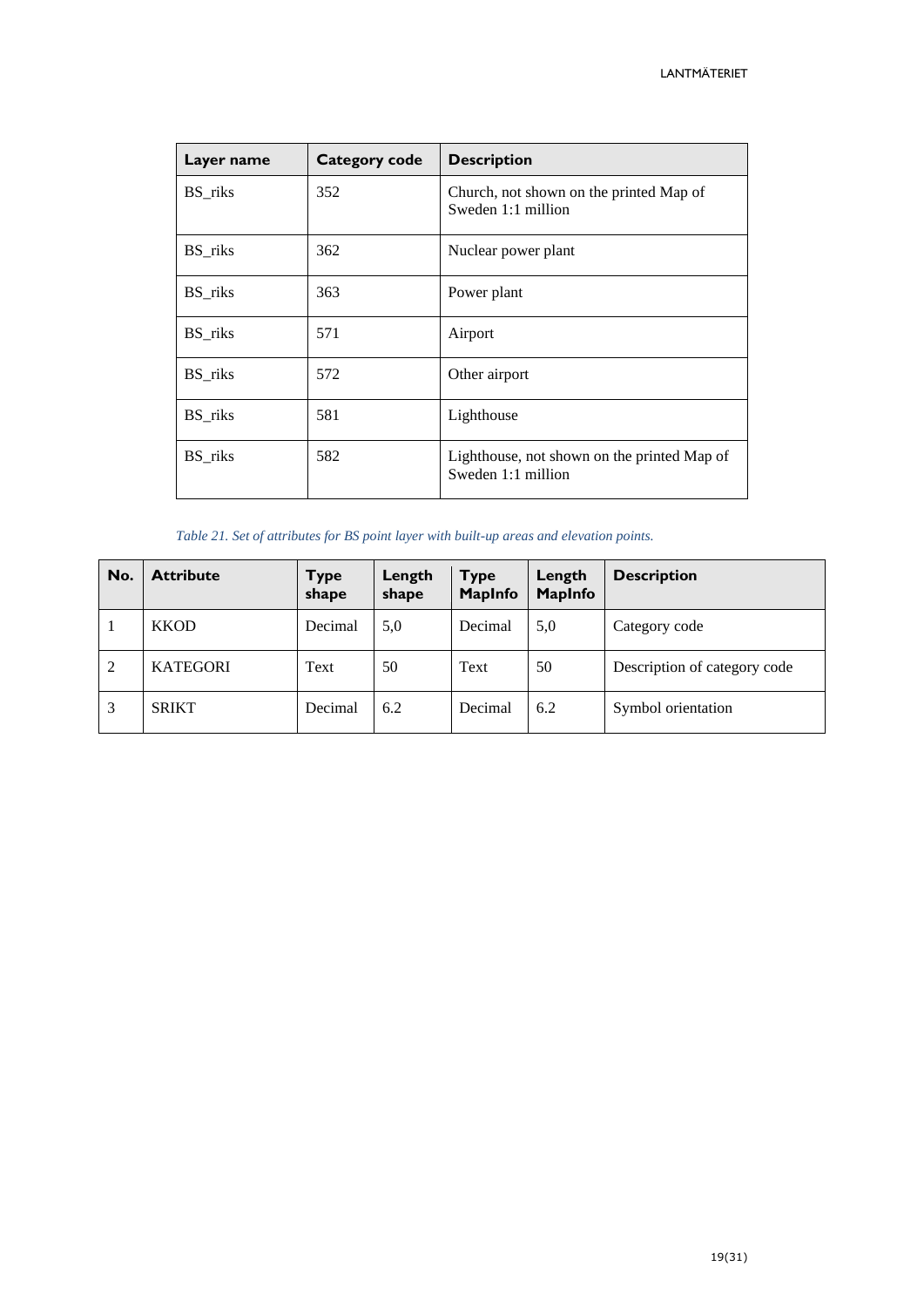# <span id="page-19-0"></span>5.4 Roads

# <span id="page-19-1"></span>**5.4.1 VL LINE LAYER WITH ROADS**

# Contains line features for public roads.

*Table 22. Contents in VL line layer with roads.*

| Layer name | <b>Category code</b> | <b>Description</b>                                  |  |  |
|------------|----------------------|-----------------------------------------------------|--|--|
| VL_riks    | 5011                 | Motorway, numbers E4-99                             |  |  |
| VL_riks    | 5111                 | Main arterial road, numbers E4-99                   |  |  |
| VL_riks    | 5211                 | Public road, numbers E4-99                          |  |  |
| VL_riks    | 5012                 | Motorway, numbers 100-499                           |  |  |
| VL_riks    | 5112                 | Main arterial road, numbers 100-499                 |  |  |
| VL_riks    | 5212                 | Public road, numbers 100-499                        |  |  |
| VL_riks    | 5013                 | Motorway, numbers $> 500$                           |  |  |
| VL_riks    | 5113                 | Main arterial road, numbers $> 500$                 |  |  |
| VL_riks    | 5213                 | Public road, numbers $> 500$                        |  |  |
| VL_riks    | 5551                 | Private road                                        |  |  |
| VL_riks    | 5334                 | Road under construction                             |  |  |
| VL_riks    | 5025                 | Ferry route, within a country                       |  |  |
| VL_riks    | 5026                 | Ferry route, between countries                      |  |  |
| VL_riks    | 8011                 | Motorway, numbers E4-99, underpass                  |  |  |
| VL_riks    | 8111                 | Main arterial road, numbers E4-99, underpass        |  |  |
| VL_riks    | 8211                 | Public road, numbers E4-99, underpass               |  |  |
| VL_riks    | 8012                 | Motorway, numbers 100-499, underpass                |  |  |
| VL_riks    | 8112                 | Main arterial road, numbers 100-499, under-<br>pass |  |  |
| VL_riks    | 8212                 | Public road, numbers 100-499, underpass             |  |  |
| VL_riks    | 8013                 | Motorway, numbers >500, underpass                   |  |  |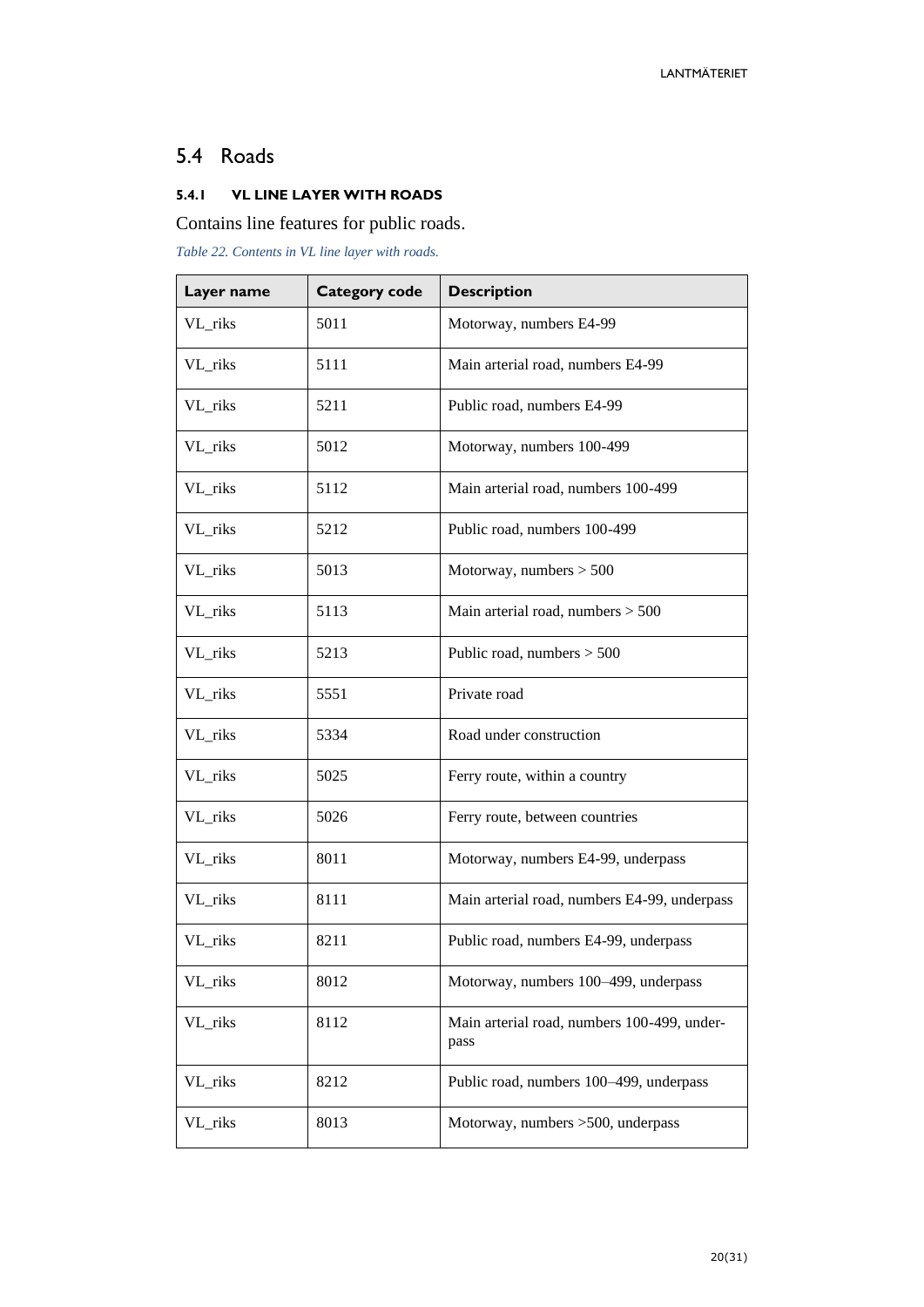| <b>Category code</b><br>Layer name |      | <b>Description</b>                           |  |  |
|------------------------------------|------|----------------------------------------------|--|--|
| VL riks                            | 8113 | Main arterial road, numbers > 500, underpass |  |  |
| VL riks                            | 8213 | Public road, numbers > 500, underpass        |  |  |

#### *Table 23. Set of attributes for VL line layer with roads.*

| No.            | <b>Attribute</b>   | <b>Type</b><br>shape | Length<br>shape | <b>Type</b><br><b>MapInfo</b> | Length<br><b>MapInfo</b> | <b>Description</b>           |
|----------------|--------------------|----------------------|-----------------|-------------------------------|--------------------------|------------------------------|
| 1              | <b>KKOD</b>        | Decimal              | 5,0             | Decimal                       | 5,0                      | Category code                |
| $\overline{2}$ | <b>KATEGORI</b>    | Text                 | 50              | Text                          | 50                       | Description of category code |
| 3              | VAGNR1             | Text                 | 8               | Text                          | 8                        | Road number                  |
| $\overline{4}$ | VAGNR <sub>2</sub> | Text                 | 8               | Text                          | 8                        | Road number                  |
| 5              | VAGNR3             | Text                 | 8               | Text                          | 8                        | Road number                  |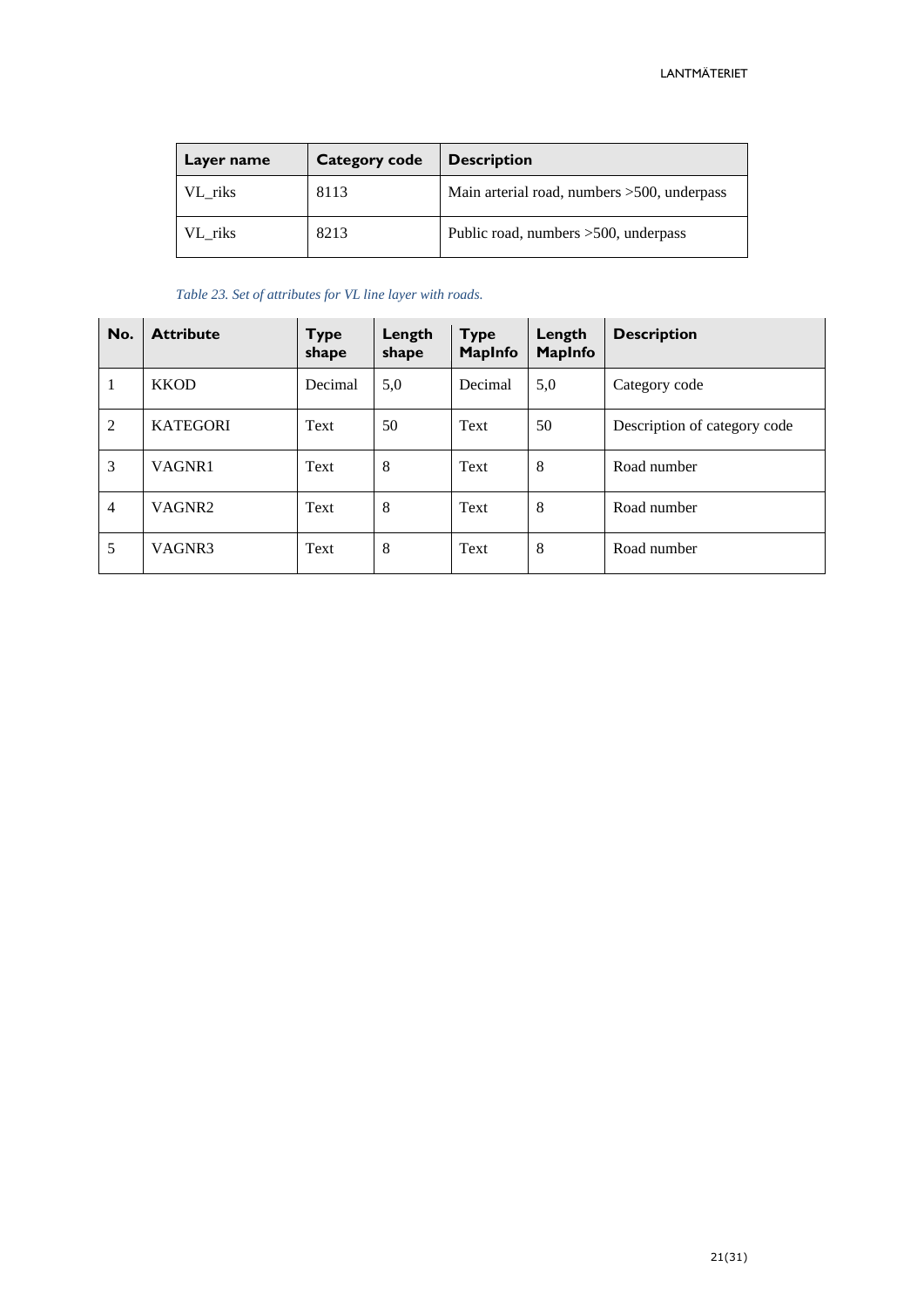# <span id="page-21-0"></span>5.5 Railways

### <span id="page-21-1"></span>**5.5.1 JL LINE LAYER WITH RAILWAYS**

Contains line features for railways.

*Table 24. Contents in JL line layer with railways.*

| Layer name | Category code | <b>Description</b>             |
|------------|---------------|--------------------------------|
| JL_riks    | 5611          | Railway, single track          |
| JL_riks    | 5612          | Railway in tunnel or underpass |
| JL_riks    | 5621          | Railway, double track          |
| JL riks    | 5651          | Railway under construction     |

*Table 25. Set of attributes for JL line layer with railways.*

| No. | <b>Attribute</b> | Type<br>shape | Length<br>shape | <b>Type</b><br><b>MapInfo</b> | Length<br><b>MapInfo</b> | <b>Description</b>           |
|-----|------------------|---------------|-----------------|-------------------------------|--------------------------|------------------------------|
|     | <b>KKOD</b>      | Decimal       | 5,0             | Decimal                       | 5,0                      | Category code                |
| 2   | <b>KATEGORI</b>  | Text          | 50              | Text                          | 50                       | Description of category code |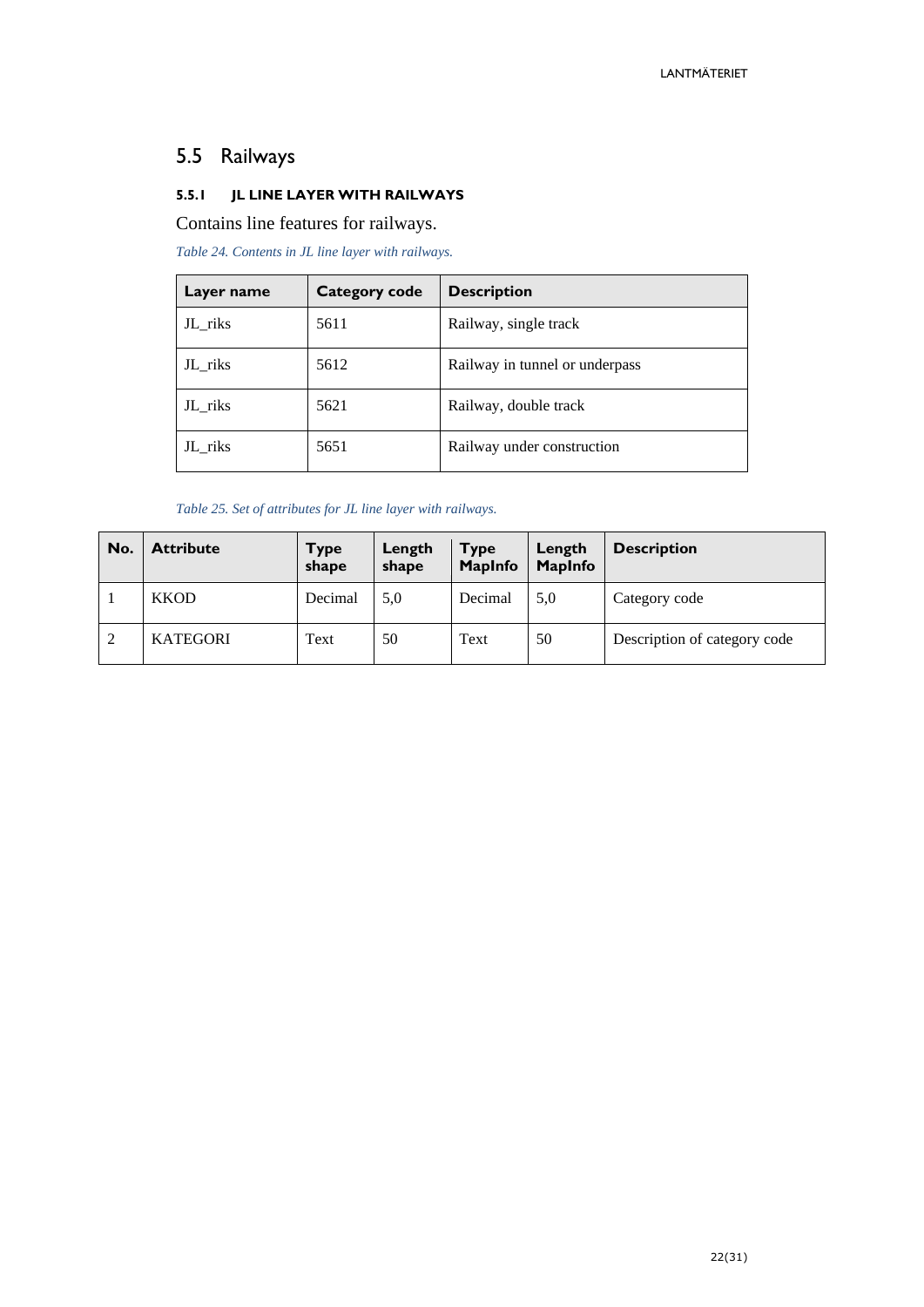# <span id="page-22-0"></span>5.6 Hydrography

### <span id="page-22-1"></span>**5.6.1 HL LINE LAYER WITH WATERCOURSES**

Contains line features for watercourses.

*Table 26. Contents in HL line layer with watercourses.*

| Layer name | Category code | <b>Description</b>                 |
|------------|---------------|------------------------------------|
| HL_riks    | 9110          | Watercourse, size classification 5 |
| HL_riks    | 9111          | Watercourse, size classification 4 |
| HL_riks    | 9112          | Watercourse, size classification 3 |
| HL riks    | 9113          | Watercourse, size classification 2 |
| HL riks    | 9114          | Watercourse, size classification 1 |
| HL riks    | 9021          | Canal                              |

*Table 27. Set of attributes HL line layer with watercourses.*

| No.            | <b>Attribute</b> | <b>Type</b><br>shape | Length<br>shape | <b>Type</b><br><b>MapInfo</b> | Length<br><b>MapInfo</b> | <b>Description</b>           |
|----------------|------------------|----------------------|-----------------|-------------------------------|--------------------------|------------------------------|
|                | <b>KKOD</b>      | Decimal              | 5,0             | Decimal                       | 5,0                      | Category code                |
| $\overline{2}$ | <b>KATEGORI</b>  | Text                 | 50              | Text                          | 50                       | Description of category code |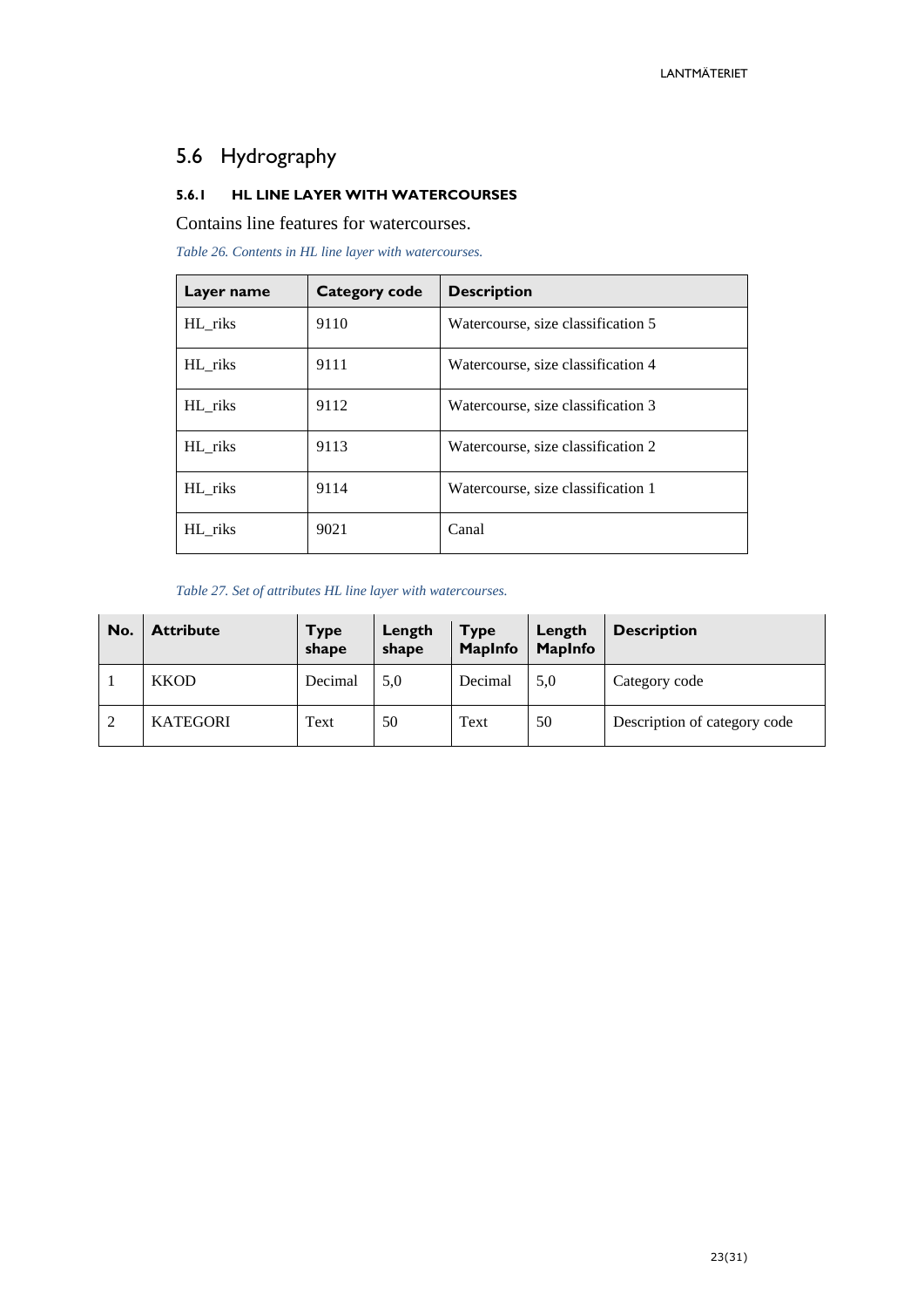# <span id="page-23-0"></span>5.7 National parks

#### <span id="page-23-1"></span>**5.7.1 NY POLYGON LAYER WITH NATIONAL PARKS**

Contains features for national parks.

*Table 28. Content in NY polygon layer with national parks.*

| Layer name | Category code   Description |               |
|------------|-----------------------------|---------------|
| NY riks    | 421                         | National park |

*Table 29. Set of attributes NY polygon layer with national parks.*

| No. | <b>Attribute</b> | <b>Type</b><br><b>Shape</b> | Length<br><b>Shape</b> | <b>Type</b><br><b>MapInfo</b> | Length<br><b>MapInfo</b> | <b>Description</b>           |
|-----|------------------|-----------------------------|------------------------|-------------------------------|--------------------------|------------------------------|
|     | <b>KKOD</b>      | Decimal                     | 5.0                    | Decimal                       | 5,0                      | Category code                |
| 2   | <b>KATEGORI</b>  | Text                        | 50                     | Text                          | 50                       | Description of category code |

#### <span id="page-23-2"></span>**5.7.2 NL LINE LAYER WITH NATIONAL PARKS**

Contains limiting lines for national parks.

*Table 30. Content in NL line layer with national parks.*

| Layer name | <b>Category code</b> | $\blacksquare$ Description |
|------------|----------------------|----------------------------|
| NL riks    | 4210                 | National park              |

*Table 31. Set of attributes NL line layer with national parks.*

| No. | <b>Attribute</b> | <b>Type</b><br><b>Shape</b> | Length<br><b>Shape</b> | <b>Type</b><br><b>MapInfo</b> | Length<br><b>MapInfo</b> | <b>Description</b>           |
|-----|------------------|-----------------------------|------------------------|-------------------------------|--------------------------|------------------------------|
|     | <b>KKOD</b>      | Decimal                     | 5,0                    | Decimal                       | 5.0                      | Category code                |
| 2   | <b>KATEGORI</b>  | Text                        | 50                     | Text                          | 50                       | Description of category code |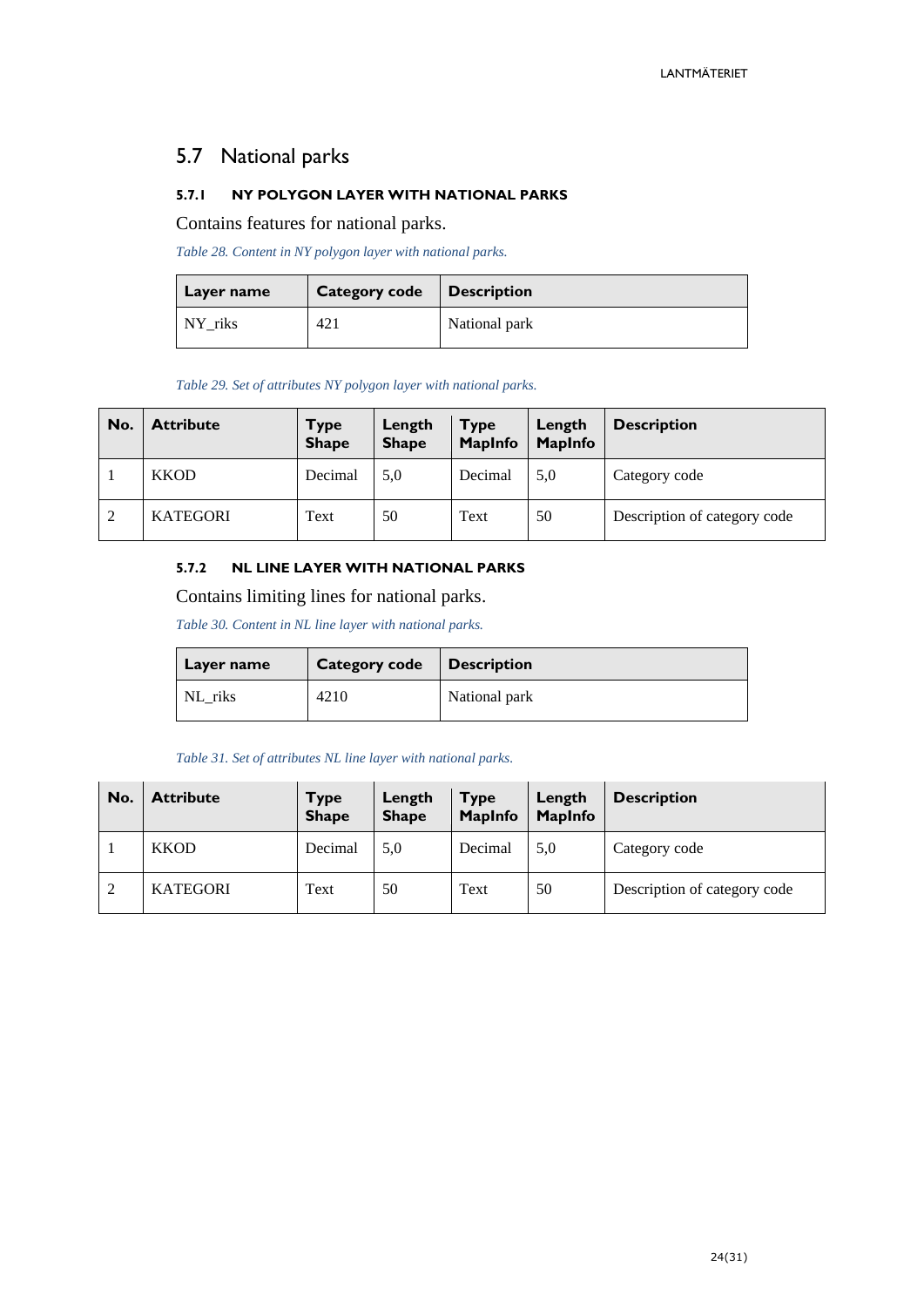# <span id="page-24-0"></span>5.8 Other lines

# <span id="page-24-1"></span>**5.8.1 UL LINE LAYER WITH OTHER LINES**

Contains line features with symbol like appearance.

*Table 32. Content in UL line layer with other lines.*

| Layer name | <b>Category code</b> | <b>Description</b>   |
|------------|----------------------|----------------------|
| UL_riks    | 4410                 | Limit of cultivation |
| UL_riks    | 1610                 | The Arctic Circle    |
| UL riks    | 5561                 | Mountain trail       |

*Table 33. Set of attributes for UL line layer with other lines.*

| No.            | <b>Attribute</b> | <b>Type</b><br><b>Shape</b> | Length<br><b>Shape</b> | <b>Type</b><br><b>MapInfo</b> | Length<br><b>MapInfo</b> | <b>Description</b>           |
|----------------|------------------|-----------------------------|------------------------|-------------------------------|--------------------------|------------------------------|
|                | <b>KKOD</b>      | Decimal                     | 5,0                    | Decimal                       | 5,0                      | Category code                |
| $\overline{2}$ | <b>KATEGORI</b>  | Text                        | 50                     | Text                          | 50                       | Description of category code |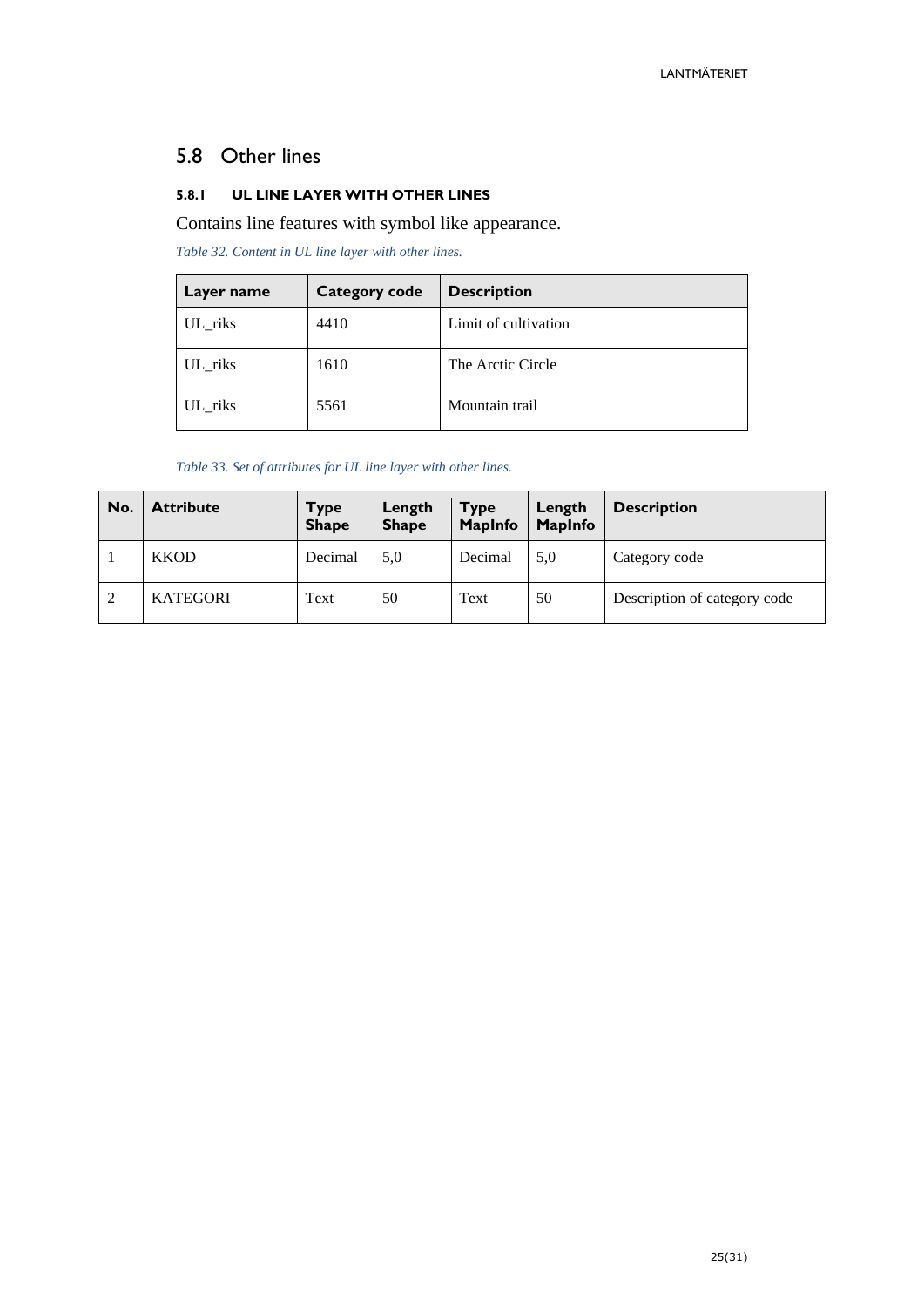# <span id="page-25-0"></span>5.9 Text

# <span id="page-25-1"></span>**5.9.1 TX MAP TEXT (NAMES AND INFORMATIVE TEXT)**

Contains cartographically positioned text.

*Table 34. Contents in TX map text (names and informative text).*

| Layer name | <b>Category code</b> | <b>Description</b>                   |  |
|------------|----------------------|--------------------------------------|--|
| TX_riks    | 1                    | Mountain lodge                       |  |
| TX_riks    | 3                    | Other built-up area                  |  |
| TX_riks    | 5                    | Localities, population 200-1,999     |  |
| TX_riks    | 7                    | Localities, population 2,000-9,999   |  |
| TX_riks    | 8                    | Localities, population 10,000-49,999 |  |
| TX_riks    | 9                    | Localities, population $> 50,000$    |  |
| TX_riks    | 14                   | Part of locality                     |  |
| TX_riks    | 18                   | Church                               |  |
| TX_riks    | 21                   | Power plant                          |  |
| TX_riks    | 24                   | Trail name                           |  |
| TX_riks    | 25                   | Airport                              |  |
| TX_riks    | 27                   | Castle                               |  |
| TX_riks    | 34                   | County                               |  |
| TX_riks    | 35                   | Country, size classification 1       |  |
| TX_riks    | 36                   | Country, size classification 2       |  |
| TX_riks    | 43                   | National park, size classification 1 |  |
| TX_riks    | 44                   | National park, size classification 2 |  |
| TX_riks    | 45                   | National park, size classification 3 |  |
| TX_riks    | 52                   | Nature-name, size classification 1   |  |
| TX_riks    | 53                   | Nature-name, size classification 2   |  |
| TX_riks    | 54                   | Nature-name, size classification 3   |  |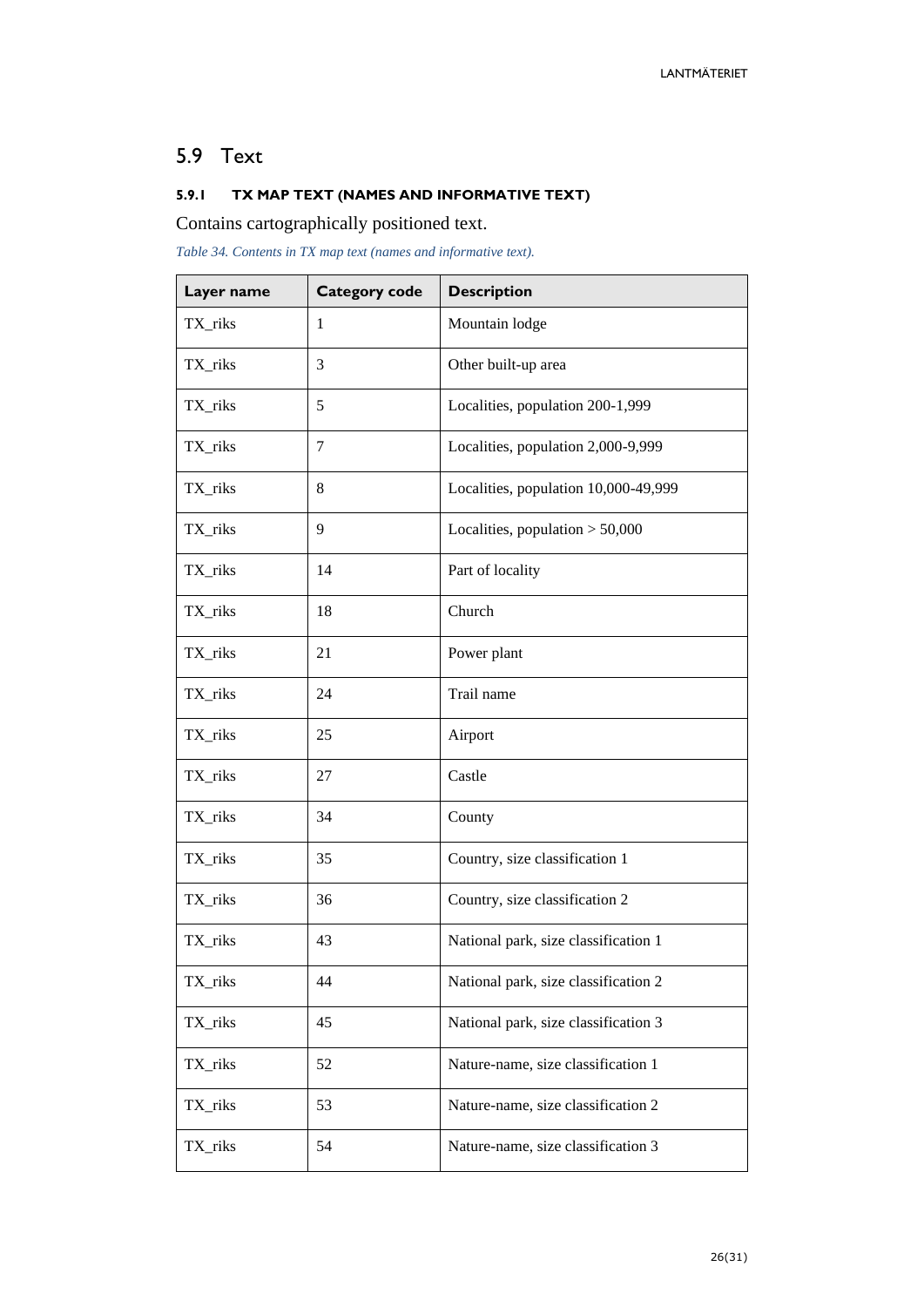| Layer name | Category code | <b>Description</b>                                         |  |
|------------|---------------|------------------------------------------------------------|--|
| TX_riks    | 55            | Nature-name, size classification 4                         |  |
| TX_riks    | 56            | Nature-name, size classification 5                         |  |
| TX_riks    | 71            | Lighthouse                                                 |  |
| TX_riks    | 76            | Elevation figure                                           |  |
| TX_riks    | 79            | Road number                                                |  |
| TX_riks    | 83            | Water (lakes and large rivers), size classifica-<br>tion 1 |  |
| TX_riks    | 84            | Water (lakes and large rivers), size classifica-<br>tion 2 |  |
| TX_riks    | 85            | Water (lakes and large rivers), size classifica-<br>tion 3 |  |
| TX_riks    | 86            | Water (lakes and large rivers), size classifica-<br>tion 4 |  |
| TX_riks    | 87            | Water (lakes and large rivers), size classifica-<br>tion 5 |  |
| TX_riks    | 92            | Watercourse, size classification 1                         |  |
| TX_riks    | 93            | Watercourse, size classification 2                         |  |
| TX_riks    | 94            | Watercourse, size classification 3                         |  |
| TX_riks    | 99            | Marshland                                                  |  |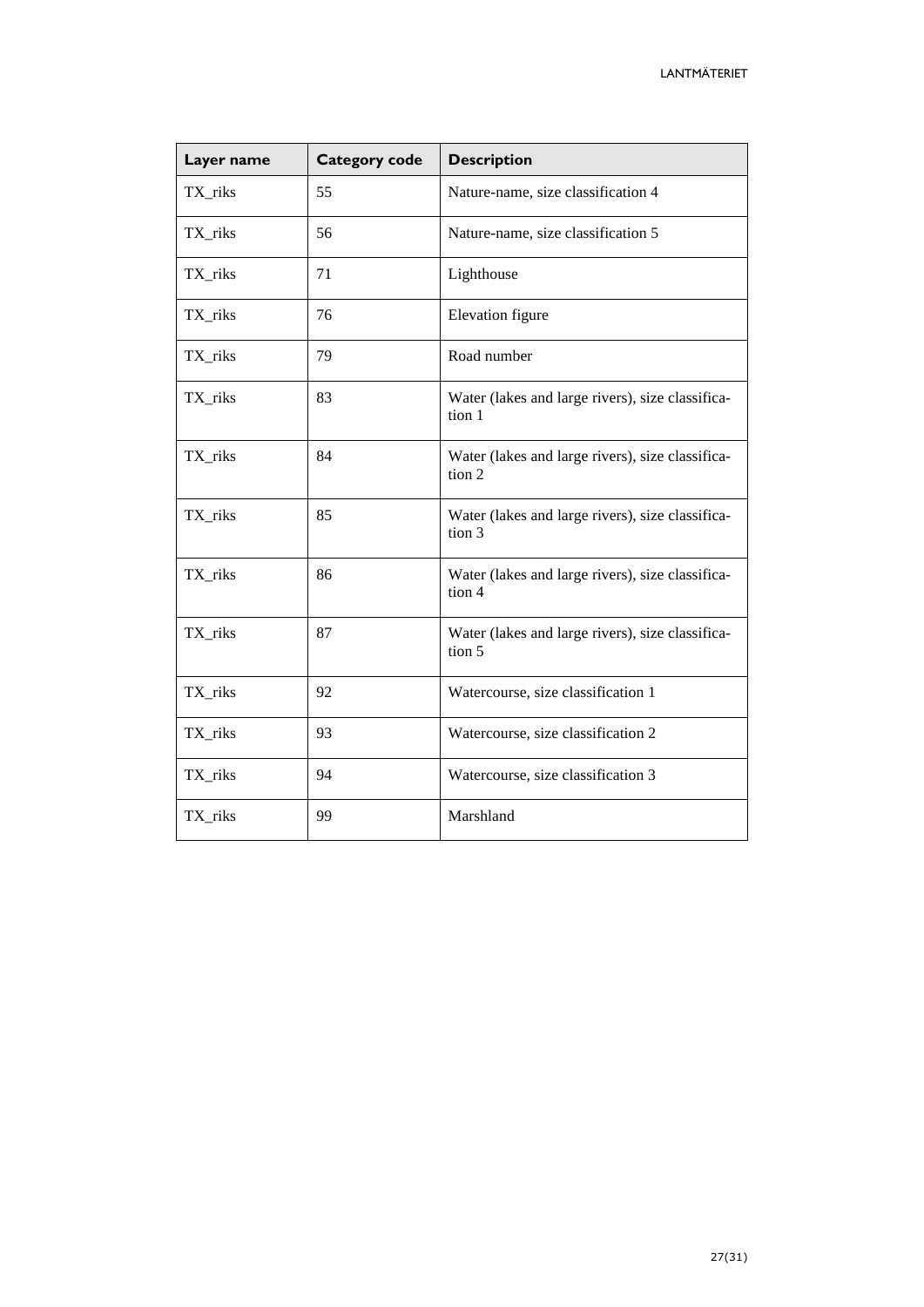| No.            | <b>Attribute</b> | <b>Type</b><br><b>Shape</b> | Length<br><b>Shape</b> | <b>Type</b><br><b>MapInfo</b> | Length<br><b>MapInfo</b> | <b>Description</b>                                                                                                                                              |
|----------------|------------------|-----------------------------|------------------------|-------------------------------|--------------------------|-----------------------------------------------------------------------------------------------------------------------------------------------------------------|
| $\mathbf{1}$   | <b>KKOD</b>      | Decimal                     | 5,0                    | Decimal                       | 5,0                      | Category code                                                                                                                                                   |
| $\overline{2}$ | <b>KATEGORI</b>  | Text                        | 50                     | Text                          | 50                       | Description of category code                                                                                                                                    |
| 3              | <b>TEXT</b>      | Text                        | 40                     | Text                          | 40                       | Text string                                                                                                                                                     |
| $\overline{4}$ | <b>TEXTTYP</b>   | Text                        | $\mathbf{1}$           | Text                          | $\mathbf{1}$             | O/U indicates whether text is<br>standard or informative                                                                                                        |
| 5              | <b>ORTID</b>     | Decimal                     | 10,0                   | Decimal                       | 10,0                     | Place-name identity                                                                                                                                             |
| 6              | <b>REGTXT</b>    | Text                        | 40                     | Text                          | 40                       | The complete text string. If a<br>text is divided, only one of the<br>lines is displayed in the attribute<br>TEXT. Here the entire text<br>string is displayed. |
| $\overline{7}$ | <b>THOJD</b>     | Decimal                     | 7,0                    | Decimal                       | 7,0                      | The text size (points) for each<br>separate text presented on the<br>printed version of the product.                                                            |
| 8              | <b>TRIKT</b>     | Decimal                     | 6,2                    | Decimal                       | 6.2                      | Text orientation (0-360 anti-<br>clockwise)                                                                                                                     |
| 9              | <b>TJUST</b>     | Decimal                     | 1,0                    | Decimal                       | 1,0                      | Text anchor point (1-9). Anchor<br>point in decimal point.<br>Figure 2. Figure showing the an-<br>chor point of the text.                                       |
| 10             | <b>TSPARR</b>    | Decimal                     | 3,0                    | Decimal                       | 3,0                      | Text spacing in percent of the<br>source string's length (0-100 %)                                                                                              |
| 11             | <b>TKURV</b>     | Decimal                     | 1,0                    | Decimal                       | 1,0                      | Specifies whether the text is<br>curved                                                                                                                         |

#### *Table 35. Set of attributes for TX map text (names and informative text).*

**Lantmäteriet,** TELEFON 0771-63 63 63 E-POST lantmateriet@lm.se WEBBPLATS www.lantmateriet.se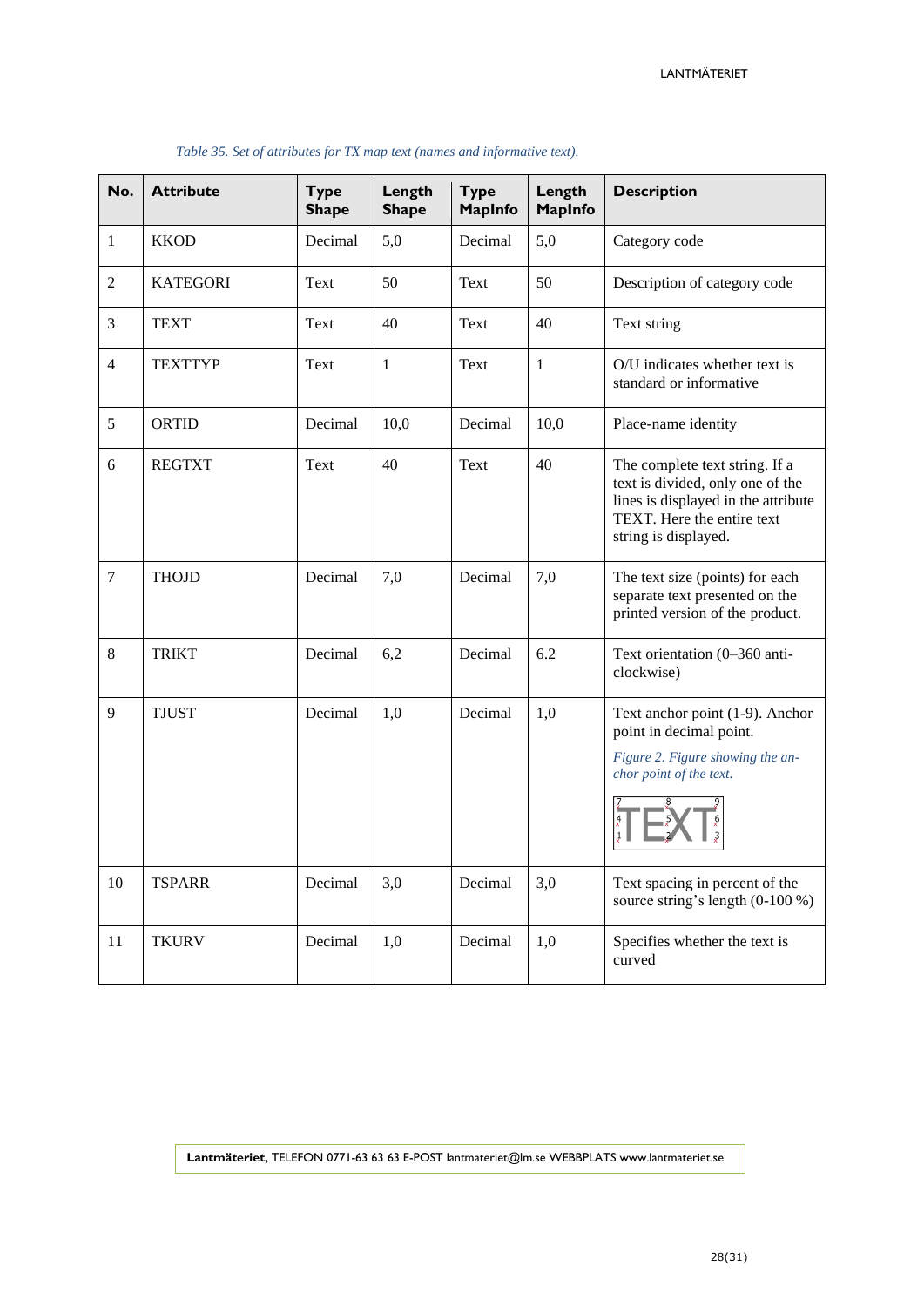# <span id="page-28-0"></span>**Appendix 1: Recommended plotting sequence for the layers**

The following plotting sequence is suggested, irrespective of software. When ArcMap is used the layers can be linked to the accompanying LYR file. The LYR file governs the plotting sequence and within which scale intervals the layers are shown.

| <b>Descriptive Layer name</b>       | Layer<br>name  | <b>Geometry</b> | Scale range in the<br><b>LYR</b> file | <b>Turned</b><br>on |
|-------------------------------------|----------------|-----------------|---------------------------------------|---------------------|
| Text                                | <b>TX</b>      | annotation      | 1:1 000 050 and larger                | X                   |
| Built-up areas and elevation points | <b>BS</b>      | point           | 1: 2 000 050 and larger               | $\mathbf X$         |
| Localities, smaller                 | <b>BT</b>      | point           | 1:3 000 050 and larger                | $X^*$               |
| Administrative division             | AL             | line            | 1:3 000 050 and larger                | $X^*$               |
| Lines                               | UL             | line            | Always shown                          | $\mathbf X$         |
| National parks, limiting lines      | NL             | line            | 1:3 000 050 and larger                |                     |
| Railways                            | J <sub>L</sub> | line            | 1:3 000 050 and larger                | X                   |
| Roads                               | <b>VL</b>      | line            | 1:3 000 050 and larger                | X                   |
| Watercourses                        | HL             | line            | 1:1 000 050 and larger                | $\boldsymbol{X}$    |
| Land data, limiting lines           | ML             | line            | 1: 2 000 050 and larger               | $\mathbf X$         |
| National parks                      | <b>NY</b>      | Polygon         | 1:3 000 050 and larger                | X                   |
| Localities                          | <b>MB</b>      | Polygon         | $1: 3000050 - 1: 1000$<br>050         | $\mathbf X$         |
| Municipalities                      | AK             | Polygon         | Not shown                             | X                   |
| Counties                            | AN             | Polygon         | 1:3 000 050 and<br>smaller            | X                   |
| Land data                           | <b>MY</b>      | Polygon         | Always shown                          | X                   |

*Table 36. Recommended plotting sequence for the layers.*

\*) Kkod 434 and 435 in layer BT and kkod 4140 in layer AL isn´t symbolized in the attached lyr file.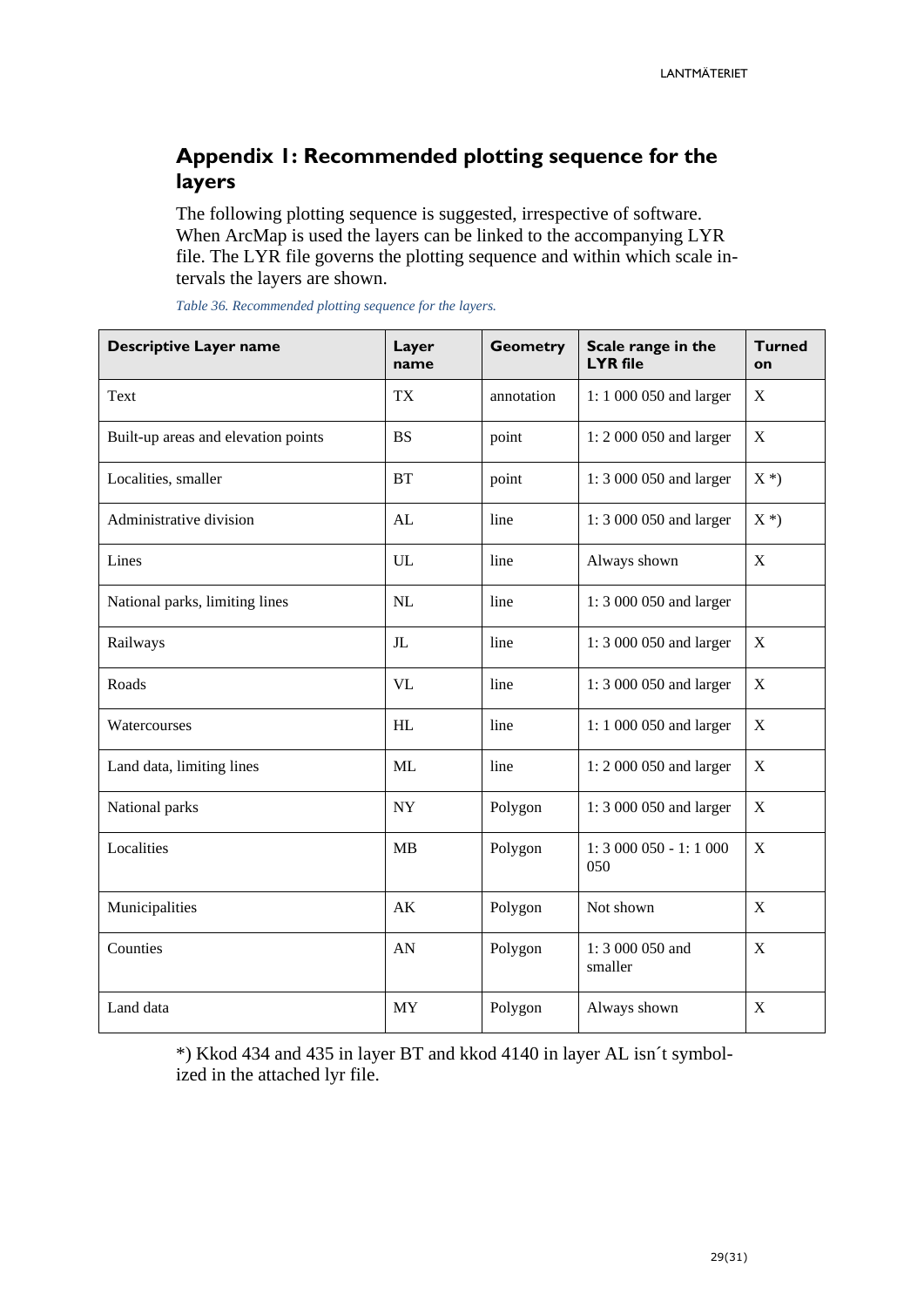# <span id="page-29-0"></span>**Appendix 2: Presentation of place-names in Saami**

*Figure 3. Map image of the distribution of Sami language areas.*